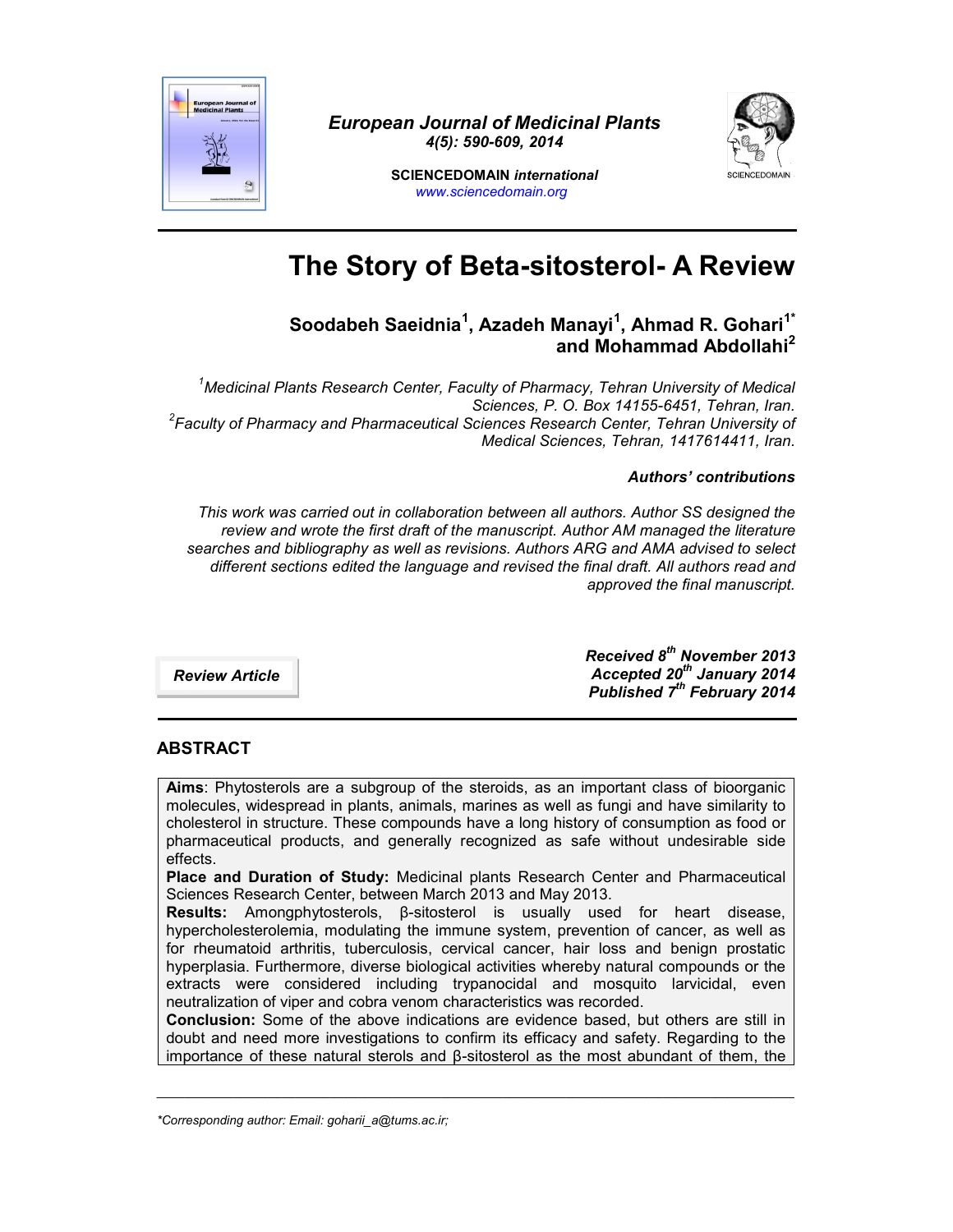main pharmacological and biological activities together with their clinical trials is reviewed here.

*Keywords: β-sitosterol; phytosterols; pharmacological activities; biological activities.*

## **1. INTRODUCTION**

A term "Phytochemicals'" (plant based chemicals), was introduced to the world in1994 and promptly became a trend and frontier for researchers and scientists, of which phytosterols are a subgroup of the steroids as an important class of bioorganic molecules [1,2]. Phytosterols are widespread in plants and animals as well as fungi, and have structural similarity to cholesterol. Phytosterols play essential roles in the physiology of eukaryotic organisms. For instance, cholesterol is the main part of the cellular membrane in animals, affecting the cell membrane's fluidity and serving as secondary messenger in developmental signaling [2]. The most important benefit for these natural metabolites is their enrolment amongst the health promoting constituents of natural foods which contains them. The European Foods Safety Authority (EFSA) recommends consuming about 1.5 - 2.4 g/day of phytosterols and/or stanols in order to reduce blood cholesterol [3]. Furthermore, FDA has approved the role of foods containing phytosterol esters inside a low saturated fat and cholesterol diet in reducing the risk of heart disease, especially consumption of at least 1.3 g/day sterols, twice a day [4]. The natural foods and high phytosterol-containing dietary has been continuously marketed for decades in diverse countries. Vegetable oils and products made from them, nuts, cereal products, vegetables, fruit and berries have been classified as richest or significantly rich sources of phytosterols [5]. Three phytosterols including β sitosterol, campesterol and stigmasterol Fig. 1 are predominant sterols in the human herbal nutrition forming 65%, 30% and 3% of diet contents, respectively [6]. Phytosterols, with a long history of consumption as food or pharmaceutical products, have generally recognized as safe (GRAS), and no undesirable side effects have been reported. An exception is an illness named "phytosterolaemia", a genetically disease, related to some mutations in the ABCG5/G8 proteins which play the role of protein pump to enter the sterols into enterocytes and hepatocytes [7,8].

#### **2. SYNTHESIS OF β-SITOSTEROL**

Although β-sitosterol has not been completely synthesized so far, it has been produced from pure stigmasterol via two ways. In the first rout, the side chain Δ22–23 alkene is selectively hydrogenated to produce β-sitosterol together with diverse levels of stigmasterol and fully saturated stigmastanol, while this selective hydrogenation accompanied by protection of Δ5– 6 alkene to cyclopropylcarbinyl ether is purposed in the second approach. This process should follow by hydrogenation of the Δ22–23 double bond and also solvolysation of the cyclopropane in order to produce the C3-alcohol and Δ5–6 alkene again. The latter method seems very useful due to achievement of β-sitosterol in high purity. As a fact, semi-synthesis of β-sitosterol is still a challenge because of producing the methyl ether by products, whose removal is difficult [9,10].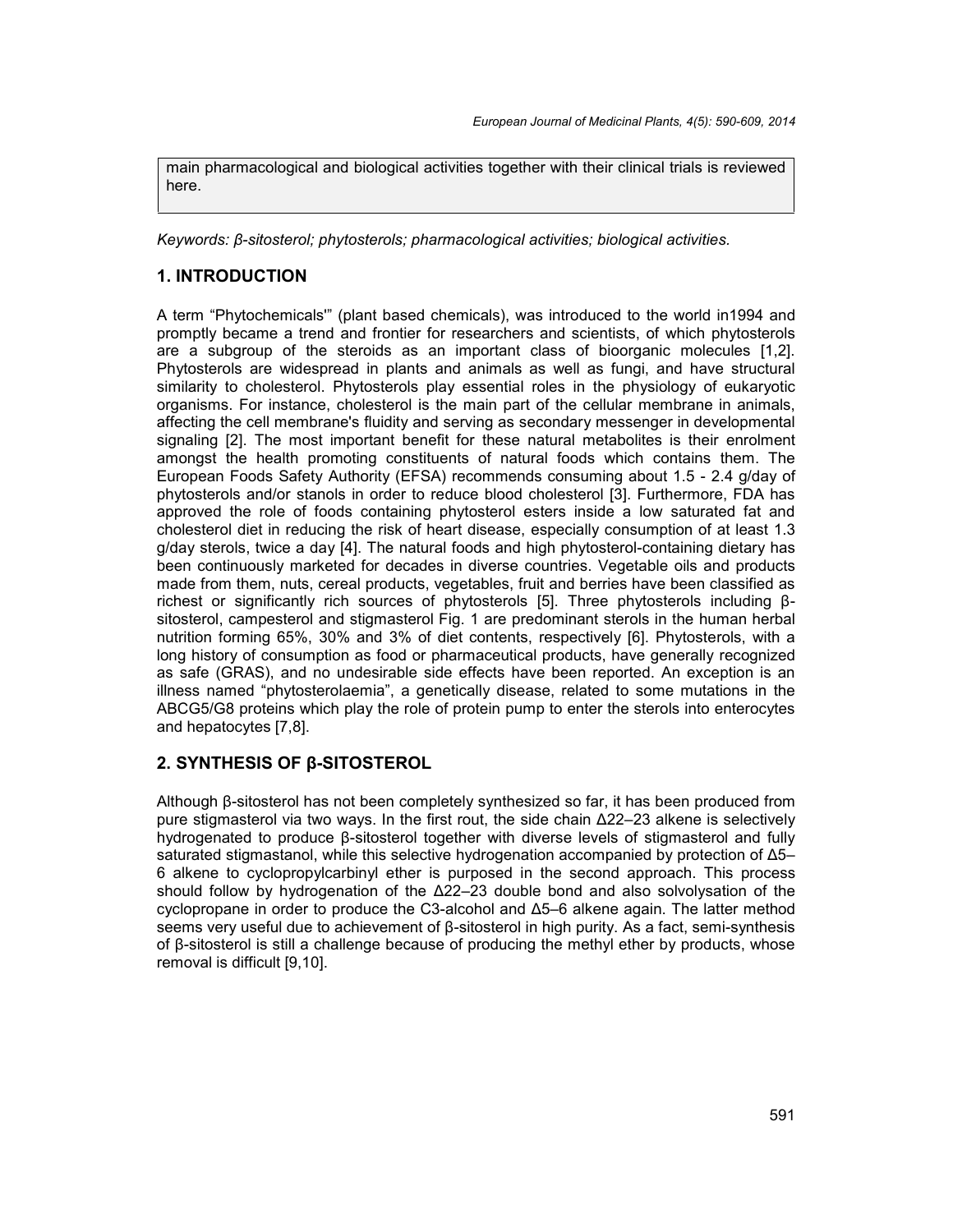

**Fig. 1. Chemicalstructures of some phytosterols**

# **3. BIOSYNTHESIS OF β-SITOSTEROL**

Biosynthesis of the phytosterols is regulating during membrane biogenesis. The literature showed that β-sitosterol is biologically synthesized from both mevalonate and deoxyxylulose pathways. Using 13C-labeling approach, the mechanism of β-sitosterol biosynthesis has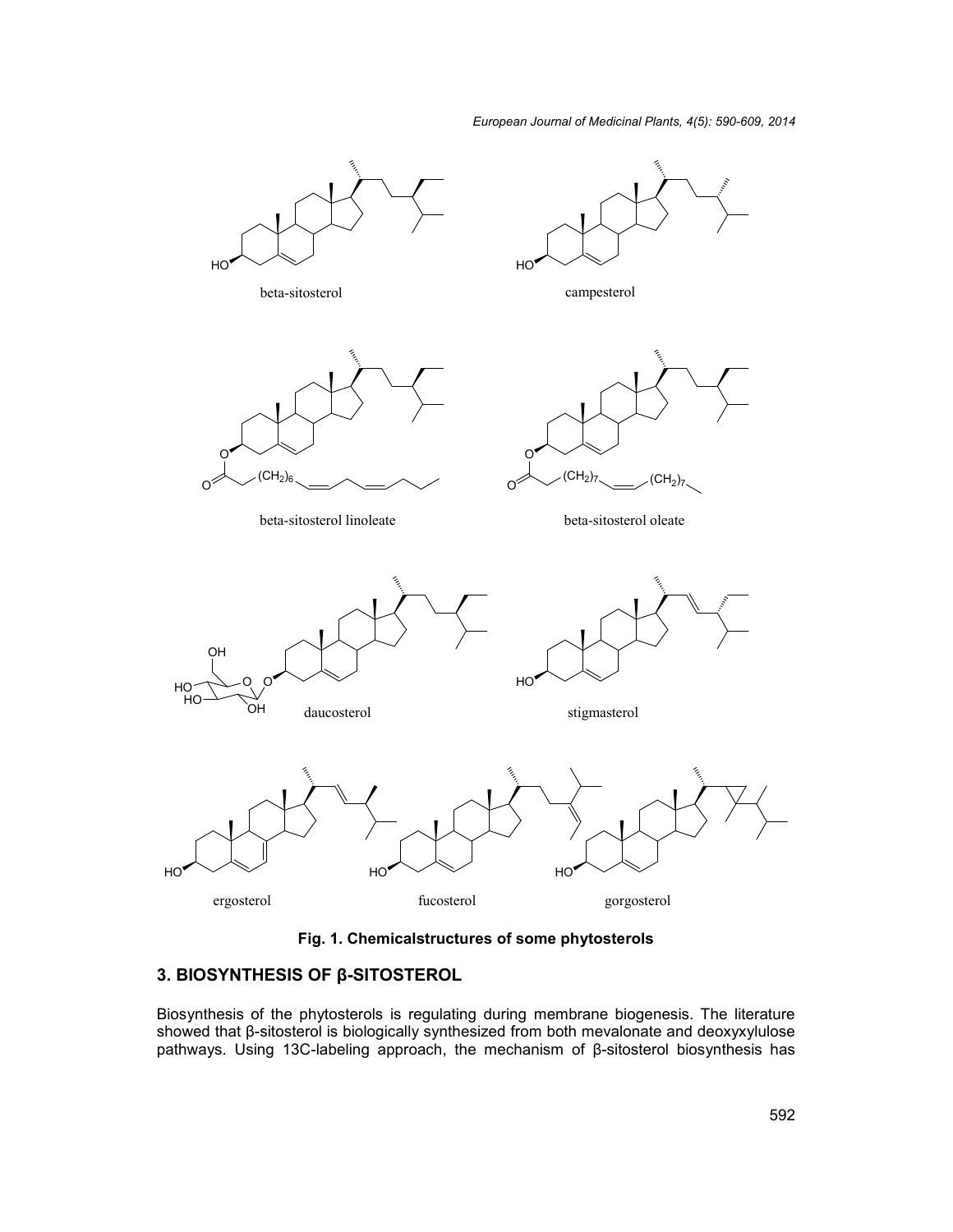been studied and although varies found according to the organism used, cycloarteol has been identified as an initial substrate. Actually, one molecule of isopentenyl-diphosphate (IPP) joins to two molecules of dimethylallyldiphosphate (DMAPP) to produce farnesyl diphosphate (FPP). Two of the later molecule (FPP) are then combined tail-to-tail to result in formation of squalene, as a triterpene and finally cycloartenol [11].

## **4. PHARMACOLOGICAL ACTIVITIES**

## **4.1 Anti-inflammatory Activity**

Prieto et al. [12] reported the *In vivo* effect of β-sitosterol in a model of delayed-type hypersensitivity (DTH). They revealed that this compound can modulate a cell-mediated edema but it was not effective on the arachidonate pathway of intact cells and did not inhibit the leukocyte infiltration measured as myeloperoxidase activity in biopsies. They emphasized that its response to oxazolone might be due to a different pathway independent of interleukin-4. Moreover, β-sitosterol was not able to inhibit the cyclooxigenase (COX) pathway responsible for prostaglandin E2 (PGE2) synthesis.

In another study, Loizou et al. [13] determined the activity of β-sitosterol (dose ranged: 0.1- 200 µM) on the expression of vascular adhesion and intracellular adhesion molecule 1 employing ELISA, alongside the monocyte attachment (U937 cells) in tumor necrosis factor alpha (TNF-alpha)-stimulated human aortic endothelial cells (HAECs) using adhesion assay. They concluded that β-sitosterol was able to inhibit both vascular adhesion and intracellular adhesion molecule 1 expression in TNF-alpha-stimulated HAEC. Moreover, this compound acts as an inhibitor on phosphorylation of NFκB In fact, β-sitosterol reduces the NFκB transcription factor activity in macrophage cells.

#### **4.2 Inducing Apoptosis**

Chai et al. [14] reported that β-sitosterol could inhibit the proliferation of MCF-7 cells, in a dose-dependent manner. The above mentioned cell line was employed due to the presence of estrogenic receptors involved in breast cancer. The authors revealed a higher caspase activity (detected by increasing of DEVDase activity) after adding β-sitosterol to the cell line, resulted in caspase-induced apoptosis. Besides, the compound also showed antiproliferative and apoptosis activities in human leukemic U937 cells by activating of caspase-3 and Bax/Bcl-2 ratio [15]. However, the results of a study showed that β-sitosterol showed a stimulatory effect on MCF-7 cells *In vitro* while daucosterol did not affect the mentioned cells [16]. Treatment of β-sitosterol on MDA-MB-231 human breast cancer cells increased apoptosis in cell culture and inhibited tumor growth indicating its beneficial effect in prevention of breast cancer [17]. Cytotoxicity of β-sitosterol and its glycoside, daucosterol, were examined against cancers cell lines by MTT assay. The results indicated that β sitosterol inhibits the HT-29 cell line (colon carcinoma) while, daucosterol was more active against K-562 cell line (leukemia) [18].

#### **4.3 Chemoprotective or Chemopreventive Effects**

In a review published by Ovesna et al. [19], they recorded the experimental inhibition of colon and breast cancer development by taraxasterol and β-sitosterol. They stated that these compounds can affect different levels of tumor development, such as their inhibitory effects on creation, promotion and induction of cancerous cells, as well as inhibition of tumor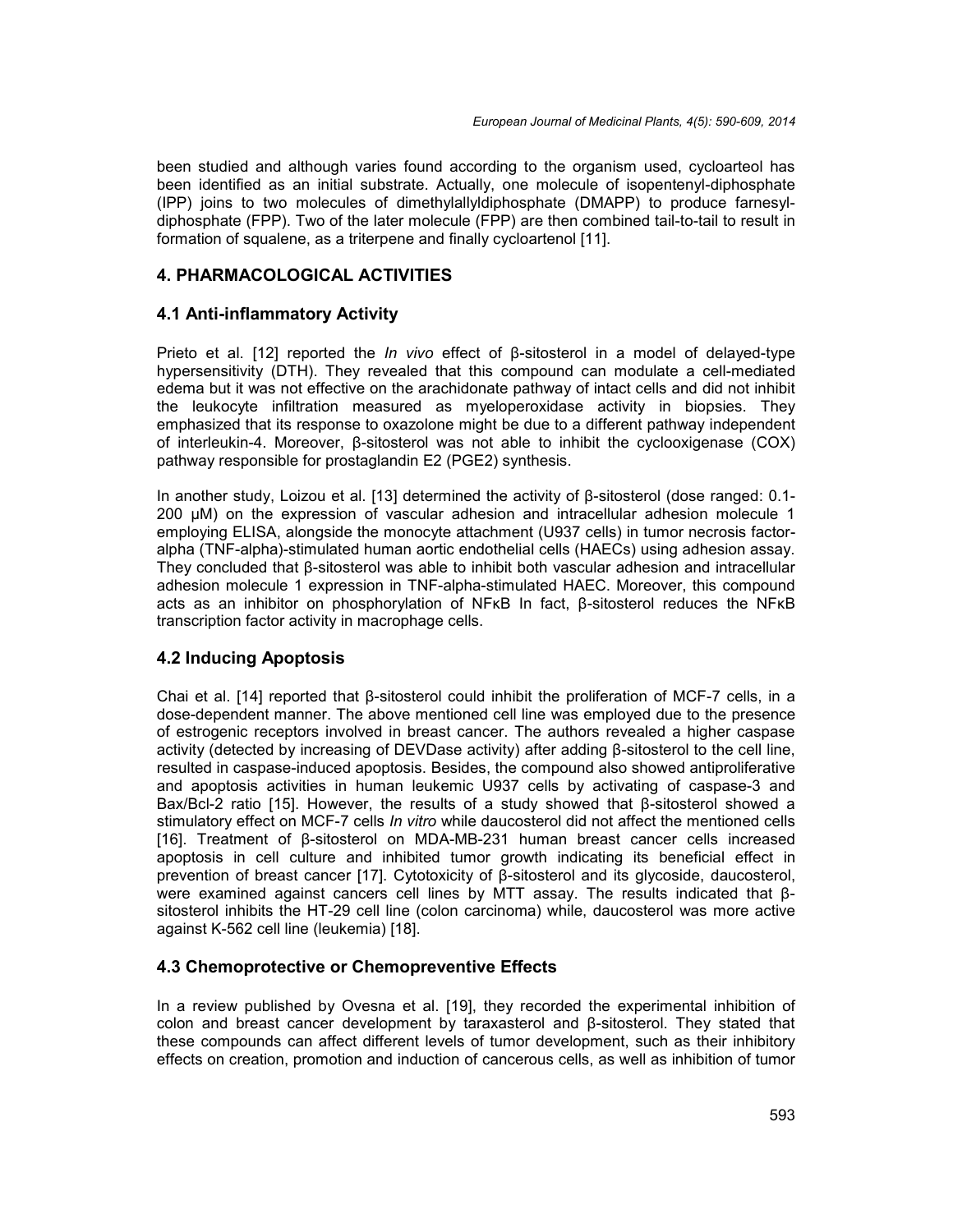cells invasion and metastasis. Dietary supplement of β-sitosterol decreased circulating 17β estradiol (E2) levels as well as E2-induced MCF-7 tumor growth in ovariectomizedathymic nude mice, which suggested that high dietary supplement of phytosterol may have beneficial effect in women with breast cancer [16]. A schematic diagram for simplifying its mode of action in anticancer activity is shown in Fig. 2. cells invasion and metastasis. Dietary supplement of β-sitosterol decreased circulating 17β-<br>estradiol (E2) levels as well as E2-induced MCF-7 tumor growth in ovariectomizedathymic<br>nude mice, which suggested that high die



**Fig. 2. Schematic diagram of anticancer activity of β-sitosterol** 

# **4.4 Hypocholesterolemic Activity**

Sugano et al. compared the hypocholesterolemic activity of β-sitosterol and its hydrogenated product, β-sitostanol Fig. 1 in young male rats. They demonstrated that although hypocholesterolemic activity of sitostanol was significantly greater than sitosterol, but their effects on liver concentration of cholesterol and triglyceride were similar. Furthermore, sitostanol exhibited a high plasma triglyceride. Just apposite of sitostanol, sitosterol was decomposed by mean fecal recovery around 85% - 92%. The authors concluded that hydorgenation of plant sterols is a new achievement, because it would improve their hypocholesterolemic activity without effect on their safety as regards to initial sterols [20]. Dietary supplement containing pytosterols in 28 patients with primary hyperlipoproteinaemia caused decrease in cholesterol concentration in plasma and in HDL followed bytheapolipoprotein B (apo-B) concentration in LDL [21]. d the hypocholesterolemic activity of β-sitosterol and its hydrogenated<br>Fig. 1 in young male rats. They demonstrated that although<br>ctivity of sitostanol was significantly greater than sitosterol, but their<br>ntration of cho fecal recovery around 85% - 92%. The authors concluded that<br>sterols is a new achievement, because it would improve their<br>ivity without effect on their safety as regards to initial sterols [20].<br>aining pytosterols in 28 pat

# **4.5 Angiogenic Effect Angiogenic**

Angiogenesis is a noteworthy mechanism for wound healing activity of *Aloe vera* gel. It is Angiogenesis is a noteworthy mechanism for wound healing activity of *Aloe vera* gel. It is<br>demonstrated that its extracts exhibited an angiogenic activity on the chorioallantoic membrane (CAM) of chick embryo. β-sitosterol, recognized as the main compound of this membrane (CAM) of chick embryo. β-sitosterol, recognized as the main compound of this<br>gel, exhibited strong angiogenic effects in the CAM assay. This approach was obtained using neovascular stimulation in the mouse Matrigel plug examination and detection of human endothelial cells motility in an *In vitro* wound migration bioassay [22]. *Invitro*wound migration bioassay [22].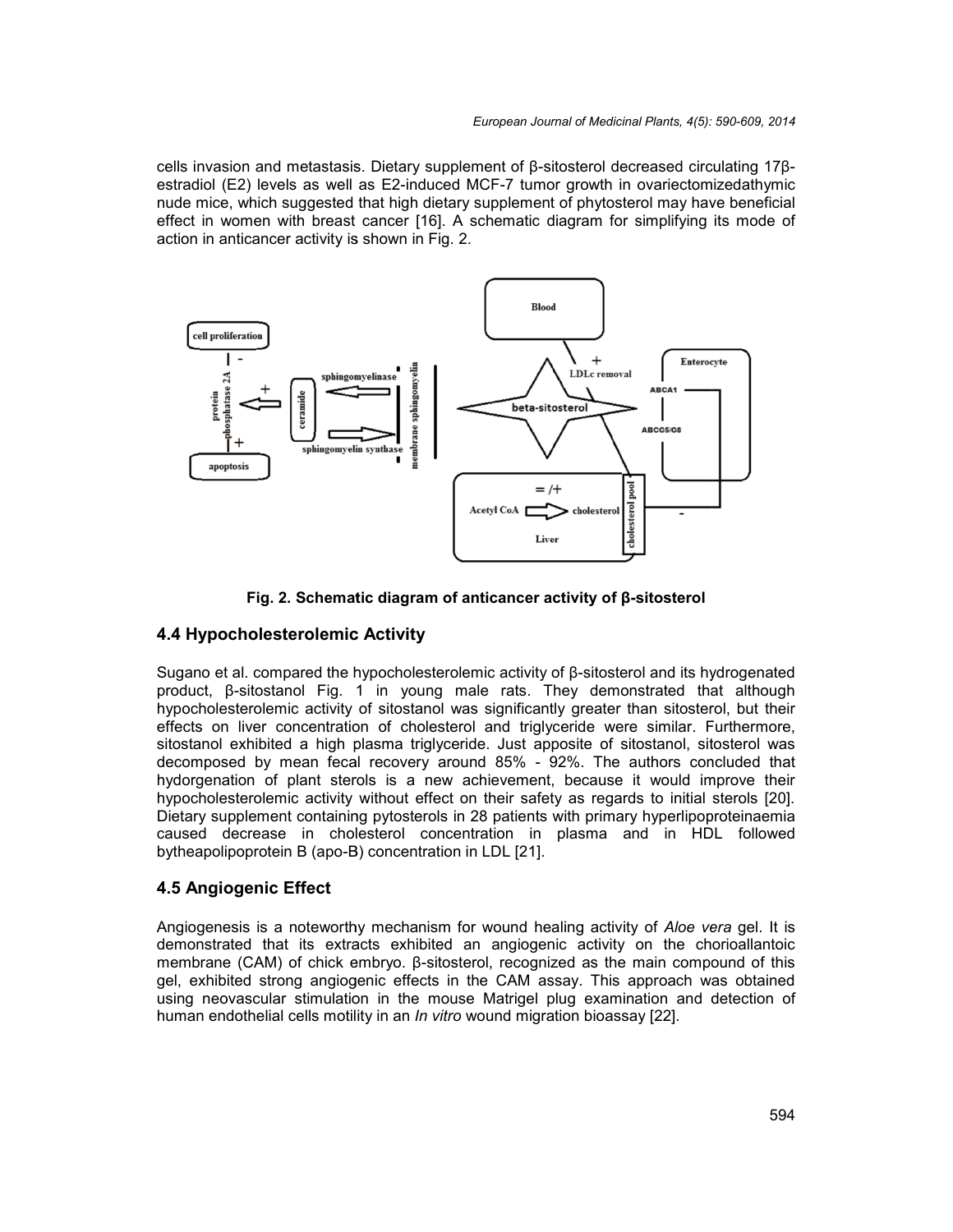## **4.6 Genotoxicity Effect**

Genotoxic assays are used to determine how much hurts is sustained on DNA by xenobiotics, which consequently may iκluence on human exposed to them. Paniagua-Perez et al. [23] reported the genotoxicity of β-sitosterol including the acute toxicity assay, which showed low lethal potential (38%) of this compound. The results indicated that no SCE (sister chromatid exchanges) increase was induced by tested doses (200, 400, 600, and 1000 mg/kg), as well as no changes in the cellular proliferation kinetics, or in the mitotic index. In that report, the highest applied dose showed 80% of the LD50. For this reason, β sitosterol is not considered as genotoxic and/or cytotoxic. The safety of this compound encourages the scientists to perform more pharmacological investigations on this sterol [23].

## **4.7 Analgesic Bioassay**

Villasenor et al. [24] reported that the number of writhes for some fractions of Mentha cordifolia was decreased. This observation was recorded in levels comparable to the positive standard, mefenamic acid. They found that both β-sitosterol and its glucoside decreased the number of squirms (70% and 73% for each compound, respectively), which were induced using acetic acid [24].

## **4.8 Anthelminthic and Anti-mutagenic Activities**

Villasenor et al. [24] have also reported β-sitosterol as an anthelminthic constituent of M. *cordifolia*. They employed *in vitro* tests by *Ascarissuum*, which resulted in the similar behavior of worms treated with β-sitosterol alongside the positive controls, combantrin and antiox. They claimed that β-sitosterol (by 0.5 mg /kg mouse administration), indicated anti mutagenic activity and act as an inhibitor of tetracycline mutagenesis by 65.3%. Furthermore, administration of this compound alone, did not change the number of MN-PCE (micronucleated polychromatic erythrocytes) regarding to the control but differed from tetracycline [24].

#### **4.9 Immunomodulatory Activity**

Extremely little doses of β-sitosterol and daucosterol (its 3-O-D-glucoside) have been reported to elevate the *In vitro* proliferative activity of T-lymphocytes, when they were stimulated by phytohaemagglutinin (PHA) in the lower concentrations than optimum. Essential sterolin formulation (ESF) caused a significant augmentation in the expression of CD25 and HLA-Dr antigens on T- lymphocytes and also a growth in the secretion of IL-2 and gamma interferon. Either β-sitosterol or daucosterol increased the activity of NK-cells, while ESF showed a higher activity [25].

# **4.10 Effect on Benign Prostatic Hyperplasia (BPH)**

In a systematic review by Wilt et al., four double-blind clinical trials were reported with lasting around 4-26 weeks. β-sitosterol alone was administered in three trials and a formulation of daucosterol (itsglucoside) was consumed in another study. They concluded that β-sitosterol could improve the urinary symptom and flow in comparison of placebo and did not decrease prostate size. In only trial with pure daucosterol no improvement in urinary flow was observed. Moreover, men who consumed β-sitosterol alone did not show different withdrawal rates from placebo. However, the duration of those studies was short and for this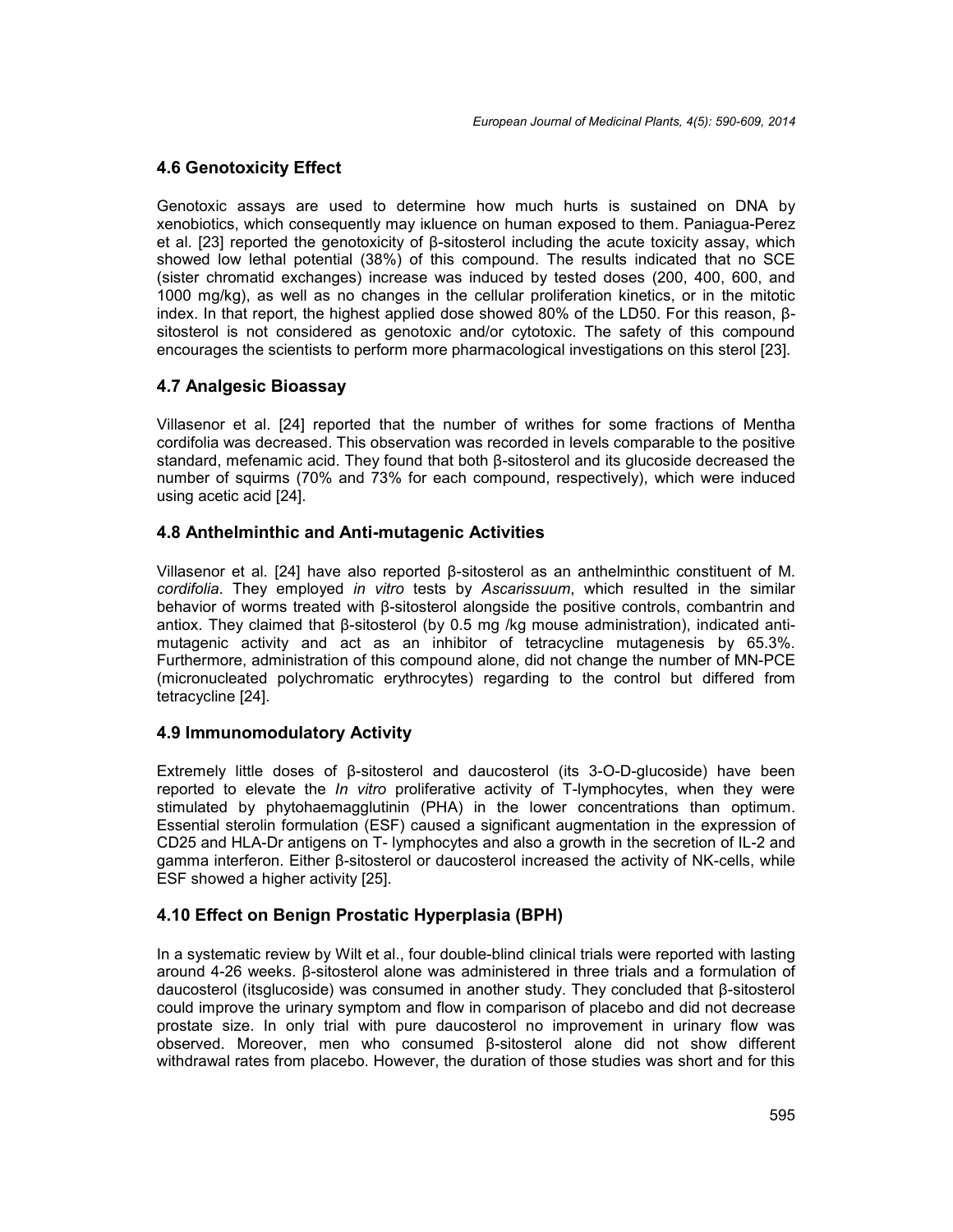reason, probably effect of β-sitosterol in elongated period, its safety and capacity to prevent the complications of BPH are still in doubt [26].

#### **4.11 Prostatic Cancer Treatment**

In a study by Jourdain et al. [27] the effect of several cocoa extracts, containing each of polyphenols or β-sitosterol, on two human prostate cancer cell lines (nonmetastatic and metastatic) as well as one normal cell line has been determined. The results revealed that cocoa extracts with polyphenol alone exhibited a potent and rapid reduction on cell growth compared to those contained β-sitosterol alone. They reported neither synergism nor additional activity by adding β-sitosterol to the cocoa polyphenols extract.

Another study undertaken by von Holtz et al. [28] investigated the activity of two nutritional sterols (β-sitosterol from herbal sources and cholesterol from animals) on prostate cancer cells regarding to the evaluation of cell growth, differentiation, apoptosis, and sphingomyelin cycle intermediates. A decrease in cell growth (24%) and induction of apoptosis (fourfold) followed by cell rounding, also an enhancement in ceramide production Fig. 2 was considered by β-sitosterol (16 µM). Cell differentiation (evaluated by prostate-specific antigen and prostatic acid phosphatase) showed no alteration, nevertheless total acid phosphatase was elevated by treating for one week. The researchers suggested that those observations have been created by activating the sphingomyelin cycle.

#### **4.12 Anti-oxidant Effects**

The results of a study showed that β-sitosterol in 1,2-dimethylhydrazine-induced colon carcinogenesis in rats caused elevation in enzymatic and non-enzymatic antioxidant, which recommended the compound as an effective chemopreventive drug for colon carcinogenesis [29]. β-sitosterol stimulates antioxidant enzymes by activation of estrogen receptor/PI3 kinase-dependentpathway.The GSH and GSH/total glutathione ratio recovered after treatment by β-sitosterol suggesting that this phytosterol could be a ROS scavenger [30].

#### **4.13 Neuroprotection**

Glucose oxidase-induced oxidative stress and lipid peroxidation could be prevented by incorporation of β-sitosterol into cell membrane that revealed valuable effect of the compound in the neurodegenerative disorders like Alzheimer disease [31].

#### **4.14 Anti-diabetic Effects**

Administration of β-sitosterol reduced levels of glucose, nitric oxide(NO) and HbA1c in stereptozocin induced diabetic rats followed by increase in insulin level. It also showed protective effect on pancreatic tissue with enhancement of pancreatic antioxidant [32]. However, β-sitosterol and stigmasterol revealed no hypoglycemic effect on alloxan induced diabetic rats, while the mixture of them produced hyperglycemia in experimental diabetic animals [33]. β-sitosterol administration could promote sensitivity to insulin may be trough increasing NO levels in high fat diet rats [34].

#### **5. DISTRIBUTION OF β-SITOSTEROL IN PLANTS AND ALGAE**

β-sitosterol is an ancient molecules in plants kingdom. Simple sterols have evolved into more complex forms from single cellular organisms to vascular plants. As shown in the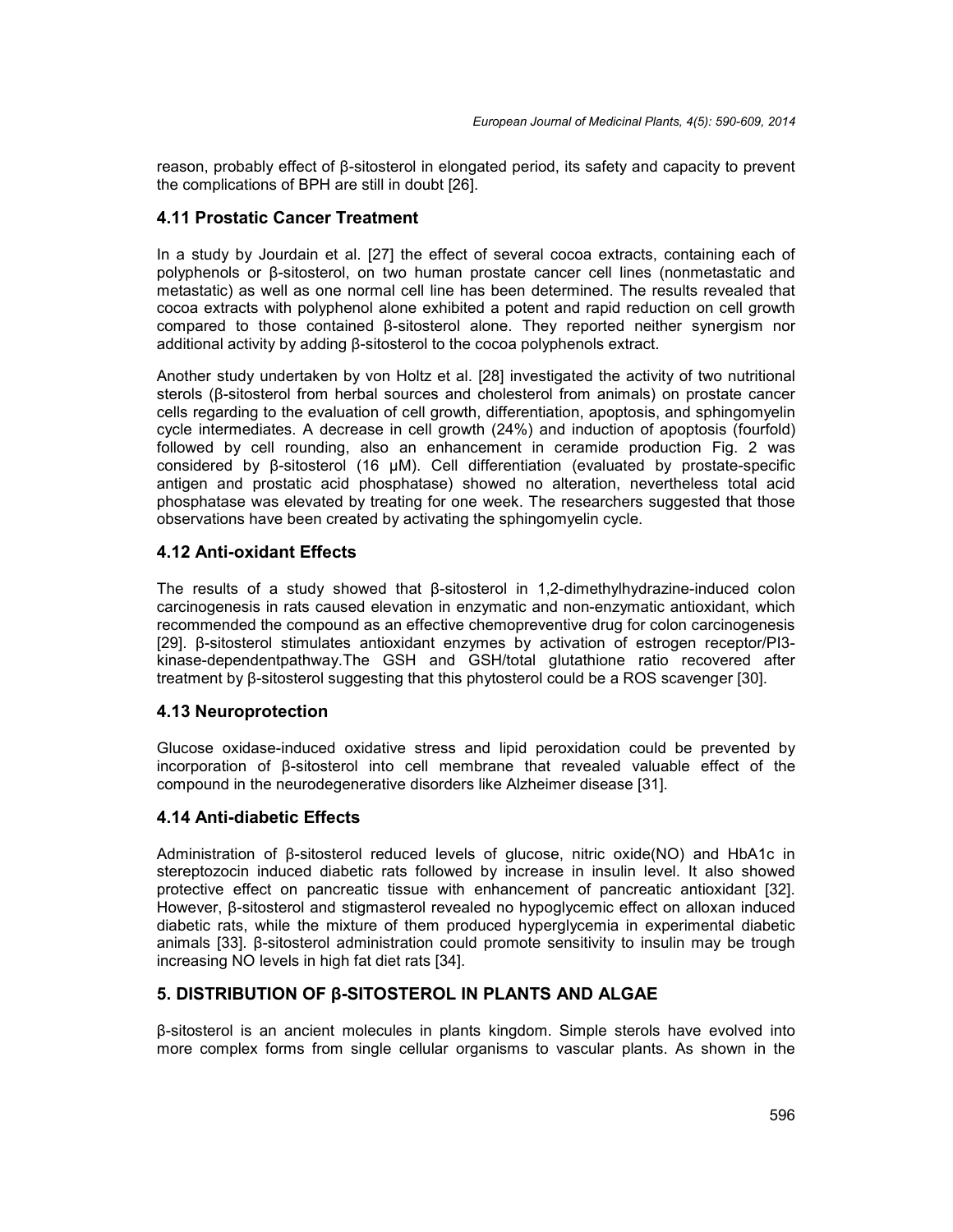literature, fungi, algae and protozoa, synthesize 24β- methyl sterols or ergosterols, while plants synthesize 24 α- ethyl sterols like sitosterols [35]. Literature review revealed that β sitosterol has been isolated and purified by different chromatographic methods from diverse plant families. Some important plant and marine sources of this compound have been summarized in Table 1. Distribution of this compound and its derived components consists of a wide range of plant families, and the plants discussed here are just some well-known sources.

| <b>Plant family</b>           | <b>Sources</b>                                                                                  | Reference |
|-------------------------------|-------------------------------------------------------------------------------------------------|-----------|
| Lamiaceae (Labiatae)          | Hymenocrather calycinus                                                                         | $[36]$    |
|                               | Salvia hypoleuca                                                                                | $[37]$    |
|                               | Salvia macrosiphon                                                                              | $[38]$    |
|                               | Salvia limbata                                                                                  | $[39]$    |
|                               | Satureja khuzistanica                                                                           | $[40]$    |
|                               | Saturejasahendica                                                                               | $[41]$    |
|                               | Satureja spicigera                                                                              | $[42]$    |
|                               | Lagochilus cabulicus <sup>*</sup>                                                               | $[43]$    |
|                               | Dracocephalum kotschyi                                                                          | [44]      |
| Asteraceae (Compositae)       | Achilleatalagonica                                                                              | $[45]$    |
|                               | Achillea tenuifolia                                                                             | [46]      |
| Apiaceae (Umbelliferae)       | Lomatopodium staurophyllum                                                                      | $[47]$    |
|                               | Ferulago subvelutina                                                                            | [48]      |
| Rosaceae                      | Geum iranicum <sup>®</sup>                                                                      | [49]      |
| Rubiaceae                     | Knoxiavalerianoids                                                                              | [50]      |
| Fabaceae (Leguminisae)        | Tephrosia uniflora                                                                              | $[51]$    |
|                               | Tephrosia purpurea <sup>®</sup>                                                                 | $[52]$    |
|                               | Tephrosia candida                                                                               | $[53]$    |
| Gracilariaceae (marine algae) | Gracilariopsis persica                                                                          | [54]      |
|                               | Gracilaria salicornia                                                                           | [55]      |
| Zingiberaceae                 | Alpinia galangal                                                                                | [56]      |
| Tiliaceae                     | Tilia americana                                                                                 | [57]      |
| Cucurbitaceae                 | Momordica charantia                                                                             | $[58]$    |
|                               | Coccinia indica                                                                                 | [59]      |
| Solanaceae                    | Solanum xanthocarpum                                                                            | [60]      |
|                               | Lycium chinensis                                                                                | [61]      |
| Thymelaeaceae                 | Thymelea hirsute                                                                                | [62, 63]  |
|                               | Aquilaria sinensis                                                                              |           |
| Acanthaceae                   | Hygrophila spinosa                                                                              | [64]      |
| Moraceae                      | Ficuschlamydocarpa                                                                              | [65]      |
|                               | Ficus cordata                                                                                   |           |
| Rhamnaceae                    | Zizyphusspina-christi                                                                           | [66]      |
| Polygonaceae                  | Coccoloba acrostichoides                                                                        | [67]      |
|                               | Coccoloba excoriate                                                                             |           |
| Vitaceae                      | Vitisvinifera                                                                                   | [68]      |
|                               | * Source of β-sitosterol, ** source of β-sitosterolglucoside, *** source of β-sitosterol esters |           |

#### **Table 1. Some important plant and marine sources of β-sitosterol and/or its glucoside and/or esters**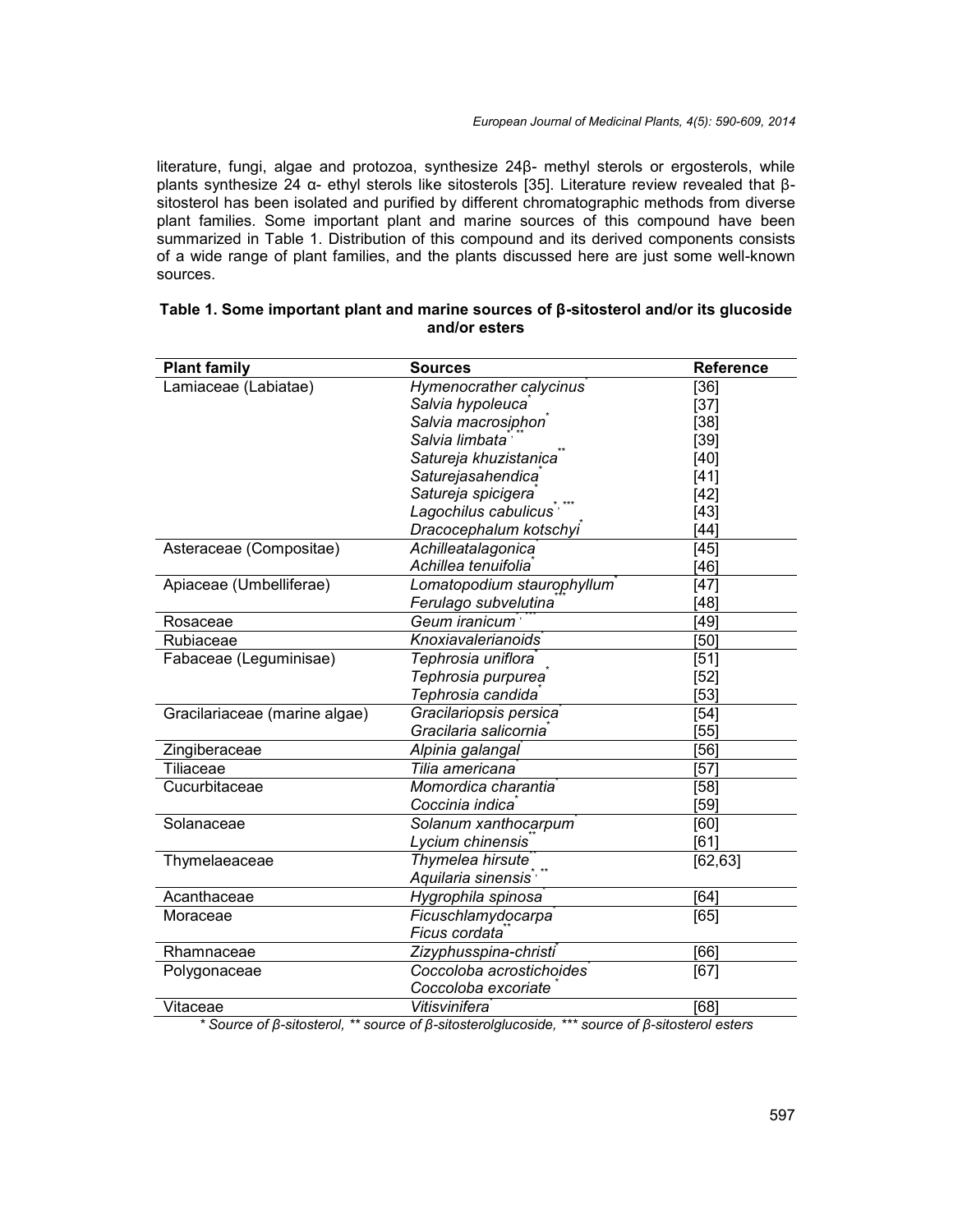Glycine max (soybean, Fabaceae) is a valuable medicinal food plant and well-known for high contents of its phytosterols. A non-polar extract of *G. max* contains at least 13 main sterol components. The literature showed that C4-desmethyl Delta (5)-sterols (e.g. β-sitosterol) were the predominant sterols found in shoots of *G. max*, while cycloartenol and 24(28) methylene cycloartanol were mainly compacted in seeds [69]. As it is revealed in the literature, the entrance of foods containing soy products in human nutrition decreases the risk of mortality and recurrence of breast and colorectal cancer especially during menopause in women [70,71].

## **6. ISOLATION AND IDENTIFICATION OF β-SITOSTEROL FROM HERBAL EXTRACTS**

β-sitosterol is the dominant phytosterol, which may undergo oxidative process just like cholesterol, resulting in β-sitosterol oxides. This makes isolation of pure β-sitosterol a challenge due to presence of sitosterol oxides [72]. The common isolation procedure is preparing a chloroform extract from a plant, then performing various chromatographic separations on silica gel column and monitoring the fractions on TLC. Sometimes, the fraction containing β-sitosterol is dissolved in a mixture of chloroform: ethanol (2:3) followed by heating on a water bath. Needle crystals might be appeared by leaving the solution undisturbed in a refrigerator [69].

HPLC with reverse phase stationary phase (RP-18) is one of the most applied chromatographic techniques for this purpose. Capillary gas chromatography-mass spectrometry (GC/MS) technique is also employed to determine either sitosterol oxides in vegetable oils or sterol esters [73,74]. Moreover, plant sterols could be analyzed using high performance liquid chromatography-atmospheric pressure chemical ionization mass spectroscopy (HPLC-APCI-MS) [75]. Nevertheless β-sitosterol-D-glycoside is more polar than β-sitosterol itself, it has been reported to separate from petroleum ether fraction of *Ocimum sanctum*, as a yellow amorphous solid, soluble in petroleum ether, ethyl acetate, chloroform and dichloromethane [76]. When an herbal extract contains both β-sitosterol and stigmasterol, isolation of these similar analogs is not simple. However, β-sitosterol and stigmasterol are frequently isolated and purified from petroleum ether fraction of crude methanol extract via chromatography methods [77].

When the hexane or petroleum ether extract of a plant containing sterols subject to thin layer chromatography, using normal phase silica gel as stationary phase and petroleum ether: chloroform, hexane: ethyl acetate or chloroform: methanol as mobile phase, the chromatograms would show identical zones for steroidal nucleus with Liebermann-Buchard, vanillin–sulfuric acid or anisaldehyde-sulfuric acid visualizing reagents. Structural elucidation of β-sitosterol is commonly carried out by various spectral data from 1H- and 13C-NMR, IR and Mass spectroscopy, like other plant sterols. Concise data for 13C-NMR of β-sitosterol are indicated in Fig. 3. This compound usually forms a white crystal with a melting point around 138ºC and also has no absorption under UV-Vis Lamp (254 and 366 nm), whereas its λ max in ethanol is at 206 nm and its main IR bands may appear at 3549 (OH), 2935 (CH2), 2867 (CH), 1637 (C=C) and finally 1063 (C-O), (all absorptions are in cm-1). Highresolution Mass spectra of β-sitosterol confirm its molecular mass at m/z: 414.7, which would be related to the molecular formula C29H50O. Characteristic fragments observed in EI-Mass are at m/z: 414, 396, 381, 329, 289, 273, 255, 213, 199 and 173. NMR spectrum of this compound shows the presence of six methyl groups, eleven methylene and three quaternary carbons together with a hydroxyl group. The olephinic carbons are appeared at 140.7 (C-5)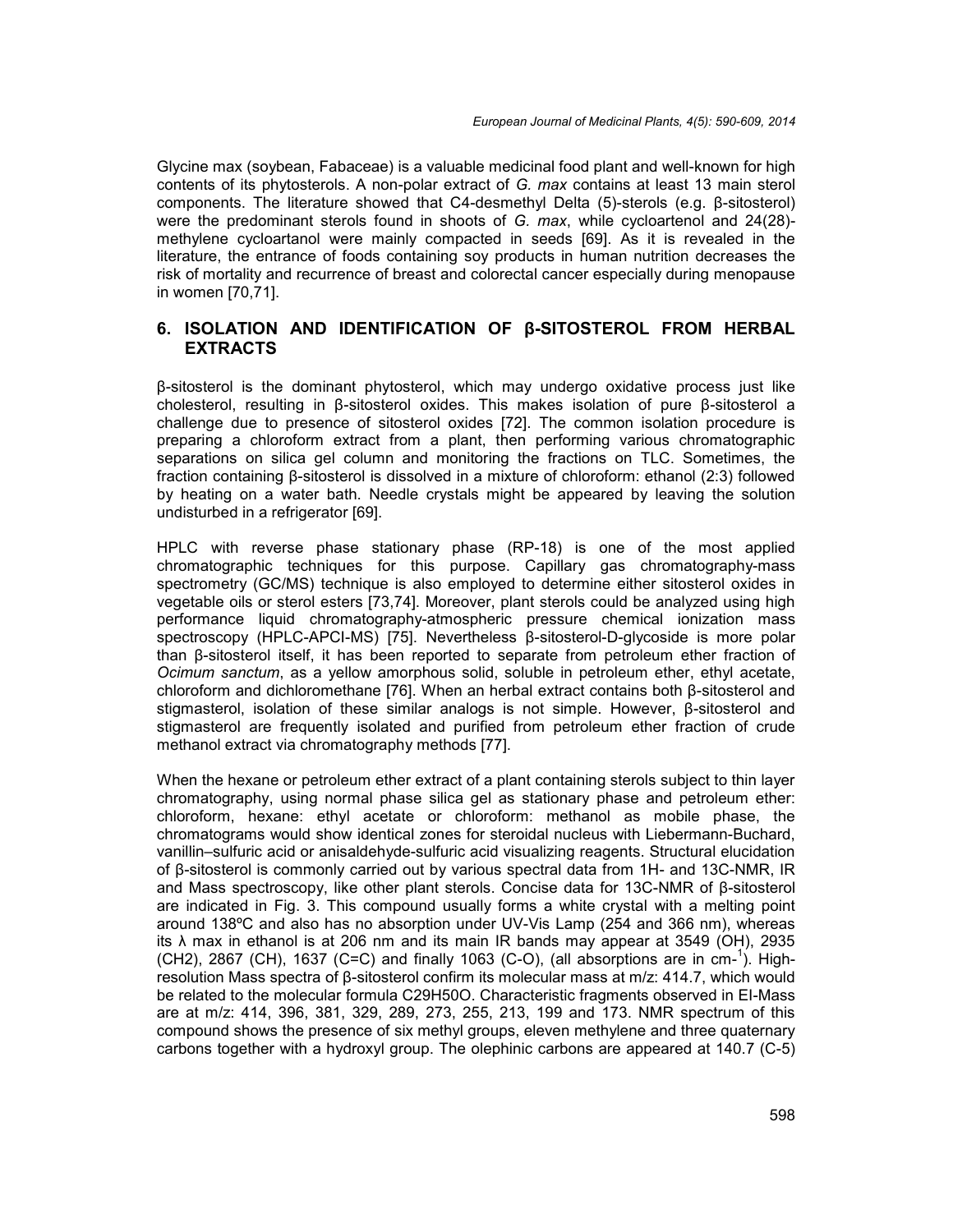and 121.7 (C-6) ppm. The number of carbons, extracted from  $^{13}$ C-NMR, may reveal the structure of a sterol with 27 carbons Fig. 3. Comparison of the experimental data with those reported in the literature supports the proposed structure of this compound Fig. 3 [78-83].



**Fig. 3. Chemical shifts of <sup>13</sup>C-NMR in the structure of β-sitosterol**

# **7. OTHER BIOLOGICAL ACTIVITIES OF β-SITOSTEROL**

Abdul Rahuman et al. [84] reported the moderate larvicidal activity of five herbal medicines including: Jatropha gossypifolia, *Abutilon indicum*, *Aegle marmelos*, Euphorbia thymifolia, and *Solanum torvum* on the larvae of Culex quinquefasciatus. Interestingly, the main isolated compound from the petroleum ether extract of A. indicum (as the most active plant) was identified as β-sitosterol, which introduces this natural compound as a novel mosquito larvicidal sterol.

In another study by Gomesdaubet et al. [85], β-sitosterol is reported as a neutralizing agent on viper and cobra venom. First, they found this activity in methanol extract of the roots of Pluchea indica (Asteraceae), growing wildly in India, then they isolated a mixture of β sitosterol and stigmasterol (low percentage) using bioactivity guided fractionation. The authors followed anti-snake venom activity by study on experimental animals, which revealed the possible mechanism of action via antagonizing venom-induced changes in lipid peroxidation and superoxide dismutase activity.

Moreover the above mentioned effects, is found as an antibacterial and antifungal agent separated from methanol extract of Senecio lyratus belonging to Asteraceae family [86]. Antimicrobial activity of pure β-sitosterol has been also reported using agar disk diffusion method. The authors claimed antibacterial activity ranged 10-14 mm for *E. coli*, *P. aeruginosa*, *S. aureus* and *K. pneumonia*, approximately equal to the standard Gentamicin [58].On the other hand, β-sitosterol isolated from *C. acrostichoides* was not active against *M. luteus*, *S. aureus*, *A. niger* and *F. oxysporum*by agar diffusion method [67]*.* Antimicrobial activity of β–sitosterol is still in doubt, because the results of the various studies are controversial and there are some reports which did not demonstrate such activity from this compound alongside the reported active components [36,87]. For instance, antimicrobial activity of β–sitosterol and β-sitosterol-3-O-D-glucoside has been evaluated on *S. aureus*, *B. subtilis*, *E. coli*, *P. aeruginosa* and two fungi, A. niger and C. albicans, leading to no effects with MICs above 200 µg/ml [88].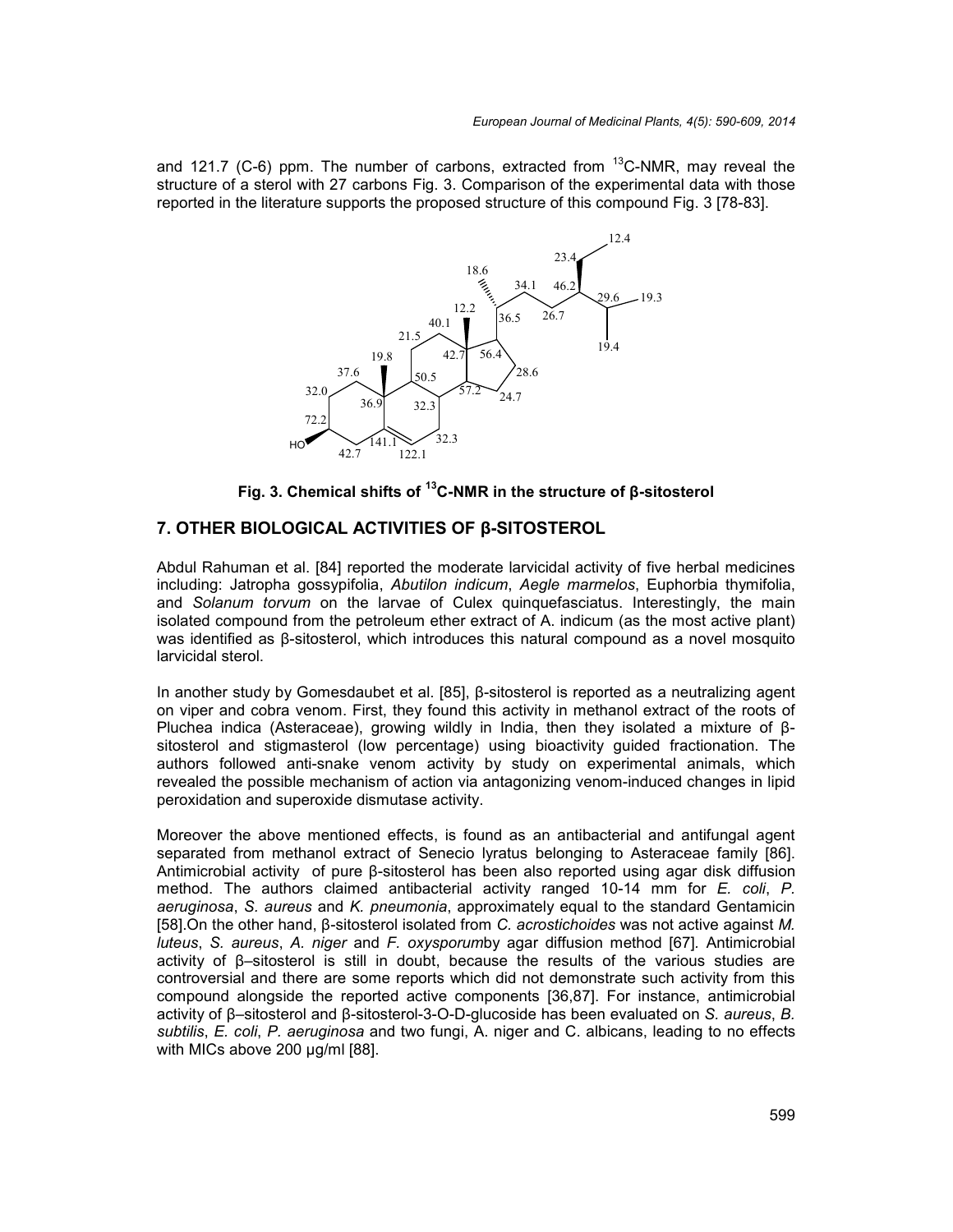Furthermore, Nweze et al. reported an *in vitro* trypanocidal activity from seeds of Buchholziacoriacea (Capparaceae family), which has been applied for fever in African folklore medicine. The authors claimed that β-sitosterol was the active components against bloodstream forms of *Trypanosoma brucei* S427 [89]. Although trypanocidal activity of β sitosterol was observed against *T. brucei* (the causative agent of African Trypanosomiasis or sleeping sickness), we did not find it effective against epimastigotes of *T. cruzi*, the etiological agent of American Trypanosomiasis or Chagas disease [44].

Beside the mentioned activities, the effect of β-sitosterol on diabetic rats and also its antioxidant activity were examined by Gupta et al. [90]. They revealed that administration of this compound in diabetic rats lead to less glycated hemoglobin, serum glucose, and nitric oxide. Additionally, β-sitosterol enhanced the pancreatic antioxidant levels, and reduced thiobarbituric acid-reactive substances.

## **8. PHYTOSTEROL CONTAINING HERBAL MEDICINES AND DRUGS**

β-sitosterol itself has a poor absorption from gastrointestinal track and it is essential to improve its pharmacokinetic behavior by enhancing the bioavailability in combination with phosphatidyl choline. This approach is employed to make a formulation as phyto-vesicles in treatment of alopecia [91]. However, several formulations of this compound or other phytosterols exist, which contain either plant extracts or pure sitosterol. In addition, the efficacy and safety of these preparations or formulations have been examined via various clinical trials. Here, a concise history of the mentioned trials has been gathered in Table 2.

| Type of study                                                                                                   | <b>Drugs &amp; Doses</b>                                                                               | <b>Observations</b>                                                                                                                                         | Ref. |
|-----------------------------------------------------------------------------------------------------------------|--------------------------------------------------------------------------------------------------------|-------------------------------------------------------------------------------------------------------------------------------------------------------------|------|
| randomized, double-<br>blind, placebo-<br>controlled trial for<br>benign prostatic<br>hyperplasia               | Azuprostat, 130 mg<br>$(\beta\text{-sitosterol})$<br>daily                                             | Sig. improvements in tested groups<br>who received drug., increase in<br>Qmax (4.5 mL/s) and decrease in<br>PVR (33.5 mL) in test groups.                   | [92] |
| double-blind,<br>multicenter, placebo-<br>controlled<br>randomized trial for<br>benign prostatic<br>hyperplasia | saw palmetto extract<br>(Serenoarepens<br>berries); up to 3<br>times the standard<br>dose (320 mg/day) | Dose enhancement of drug did not<br>decrease lower urinary tract<br>symptoms more than placebo.                                                             | [93] |
| open-label, multi-<br>center study for<br>benign prostatic<br>hyperplasia                                       | 50 mg of<br>tadenan(Pygeum<br>africanum extract)<br>twice a day                                        | Drug induces sig. improvement in<br>IPSS (40%) and uroflowmetry<br>parameters. Satisfactory safety<br>profile and substantial<br>improvement in QoL (31%)   | [94] |
| randomized,<br>placebo-controlled,<br>double-blind clinical<br>trial for<br>benign prostatic<br>hyperplasia     | 20 mg β-sitosterol<br>(which contains a<br>mixture of<br>phytosterols) three<br>times/day              | Sig. improvement in symptoms and<br>urinary flow parameters, decrease<br>in IPSS, increase in peak flow, and<br>decrease of mean residual urinary<br>volume | [95] |

#### **Table 2. Clinical trials considering the diverse effects of β-sitosterol containing herbal drugs on various illnesses**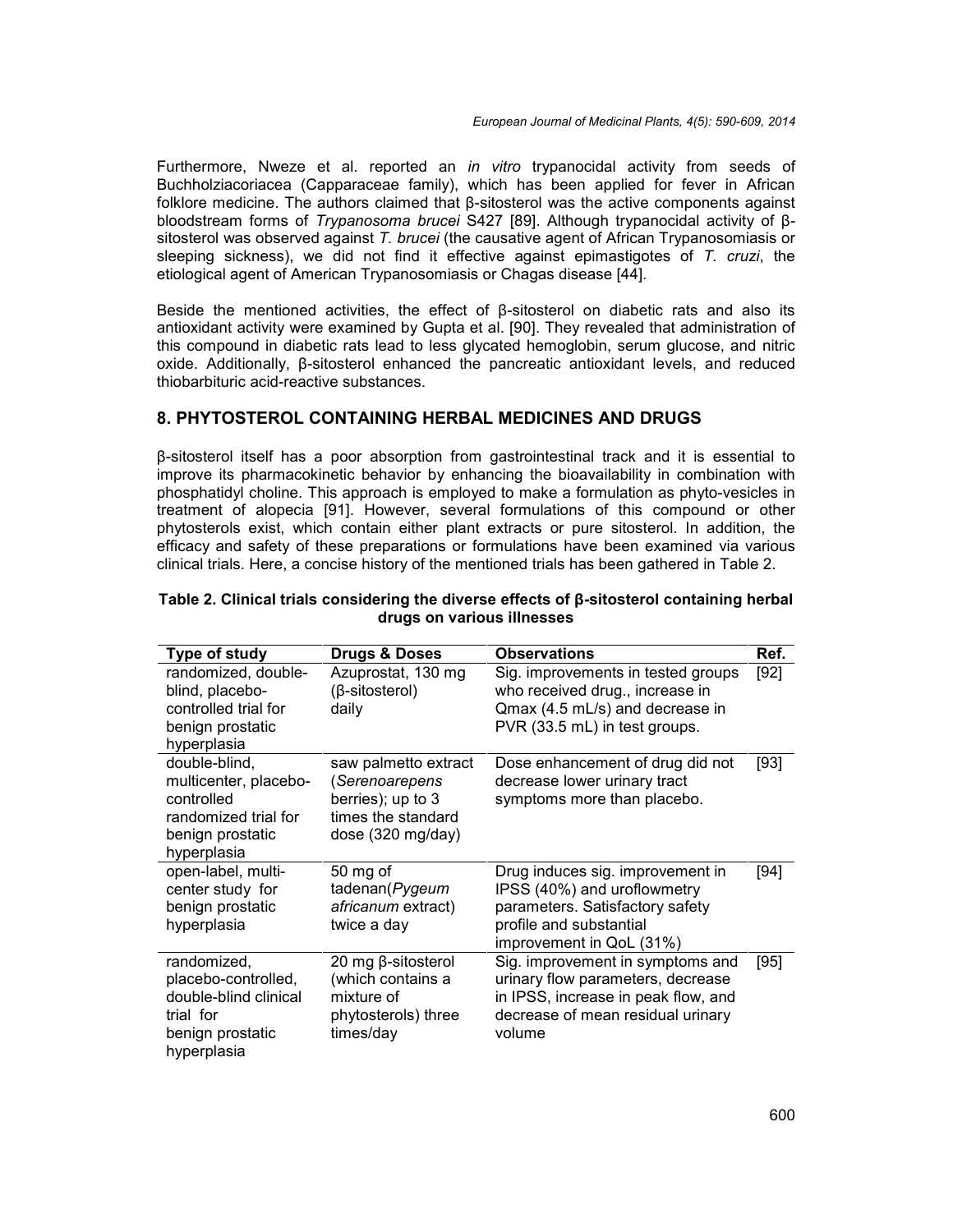| formulation of soy<br>proteins<br>supplemented with<br>isolated β-sitosterol<br>in a ratio of 4:1, 10 g<br>one time a day | Reduction in LDL-C, TG and apoB<br>levels, low doses of soy protein &<br>β-sitosterol was a safe alternative<br>for patients suffered from modest<br>reductions in LDL-C (< 15%)                                  | [96]   |
|---------------------------------------------------------------------------------------------------------------------------|-------------------------------------------------------------------------------------------------------------------------------------------------------------------------------------------------------------------|--------|
| formulations of plant<br>sterols and sterolins                                                                            | Reduce neutrophilia, lymphopenia<br>and leukocytosis in treated group,<br>sig. augmentation in lymphocyte,<br>reduction of the plasma level of<br>IL6, sig. decrease in the cortisol<br>and inflammatory response | $[97]$ |
| preparation of $\beta$ -<br>sitosterol and its<br>glucoside                                                               | Less secretion of IL6 and TNF-<br>alpha from activated monocytes,<br>involved in the pathogenesis of RA.                                                                                                          | [98]   |
| extract of saw<br>palmetto (400 mg)<br>plus β-sitosterol (100<br>mg) daily (duration 5<br>month)                          | Improving the hair growth in 60%<br>of the men in comparison to the<br>beginning.                                                                                                                                 | [99]   |
|                                                                                                                           |                                                                                                                                                                                                                   |        |

#### *Table 2. Continued….*

As previously stated here, β-sitosterol as well as other phytosterols act through multiple modes of action, including inhibition of cancer-cell growth, angiogenesis, invasion and metastasis, and also by promoting apoptosis in cancerous cells. Literature showed that SinnolZym is a potent anti-cancer drug consisting of an adaptogenic mixture of the fermented herbal compounds (two strong phytosterols, Cerulin and Zorvan) which are separated from well-known medicinal plants. Capsaicin (the main bitter component of *Capsicum* spp.) is reported to decrease the anti-cancer activity of SinnolZym. The activity of Capsaicin is mediated by vanilloid receptors and promoting the release of a protein called substance P, which causes pain and inflammation [100].

# **9. OTHER ANALOGUES OF β-SITOSTEROL**

So far, more than 250 various phytosterols and related derivatives have been found in diverse plants and marines, divided into three sub-groups as: 4-desmethyl sterols, 4α monomethyl sterols, and 4,4-dimethyl-sterols, of which two later classes are less identified than 4-desmethyl sterols [101]. β-sitosterol, campesterol, and stigmasterol are the most found phytosterols belong to the group of 4-desmethyl sterols. These compounds may find in the form of aceate, glucoside, oleate and linoleate esters, and also methyl and ethyl ethers. Even though β-sitosterol is well-known bioactive plant sterol, pharmacological and biological activities are reported from other related analogues in animals and human. Table 3; show a summary of diverse activities from these compounds.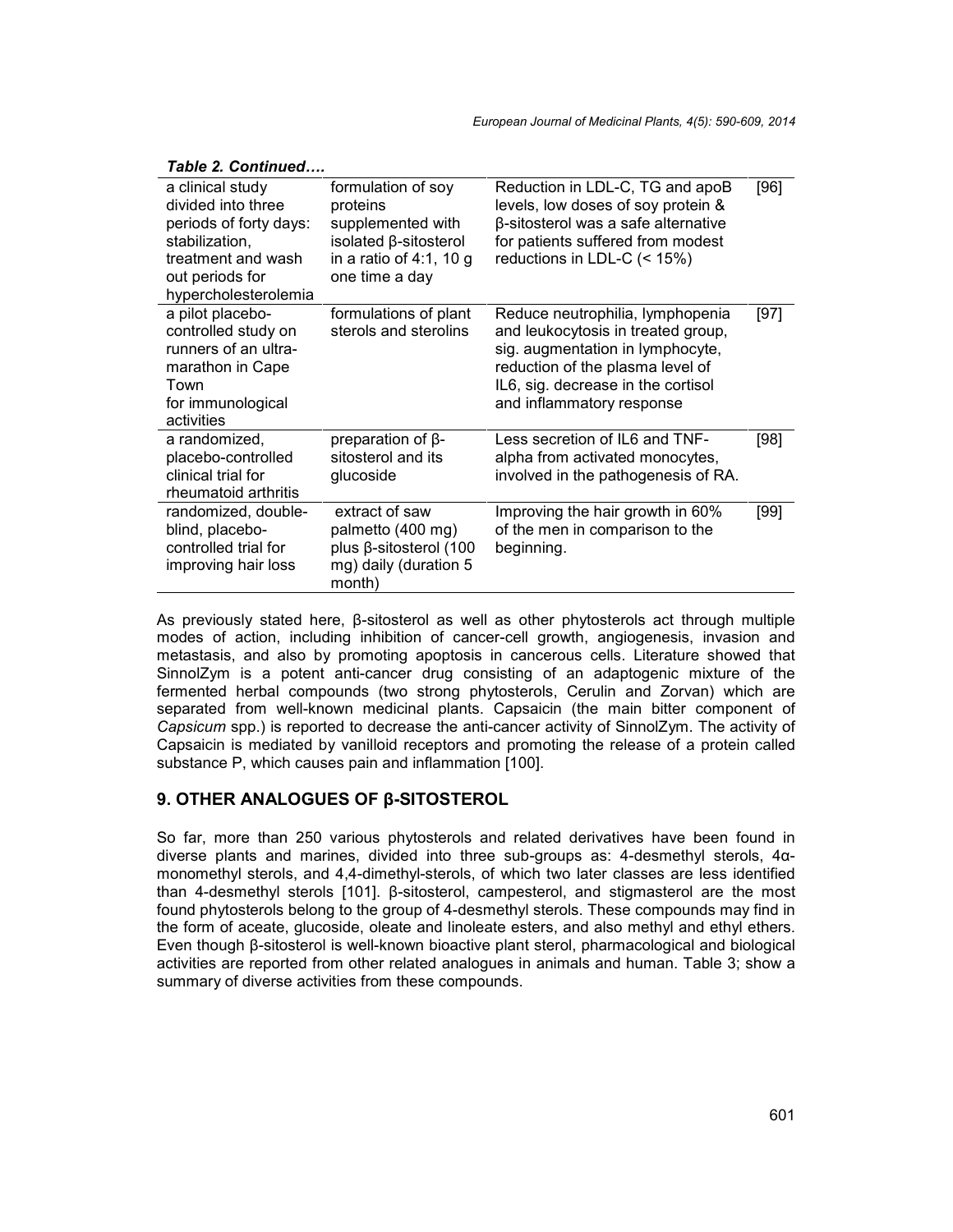| Type of phytosterol                               | <b>Activities</b>                                                                                                                                                                                                                                                                                                                                                                                                                                             | <b>References</b>                          |
|---------------------------------------------------|---------------------------------------------------------------------------------------------------------------------------------------------------------------------------------------------------------------------------------------------------------------------------------------------------------------------------------------------------------------------------------------------------------------------------------------------------------------|--------------------------------------------|
| Daucosterol<br>(β-sitosterol-3-O-D-<br>glucoside) | Protection of mice against candidiasis by the CD4+ Th1<br>immune response.                                                                                                                                                                                                                                                                                                                                                                                    | [102]                                      |
| Stigmasterol                                      | Inhibition of various pro-inflammatory degradation<br>mediators involving in osteoarthritic-induced cartilage<br>degradation, possible mechanism: inhibition of the NF-<br>κB pathway.                                                                                                                                                                                                                                                                        | [103]                                      |
|                                                   | Significant antihypercholesterolemic activity without<br>adverse effect on heart and liver.<br>Inhibition of cholesterol absorption (54%).<br>High doses (up to 52 mg/day) enhanced cholesterol,<br>coprostanol and bile acid output.<br>Inhibition of hepatic synthesis and intestinal absorption<br>of cholesterol in the rat.<br>Ameliorating effect on scopolamine-induced memory.<br>Antiperoxidative, thyroid inhibition and hypoglycemic<br>properties | [104]<br>[105]<br>[106, 107, 108]<br>[109] |
| Campesterol                                       | Anti-angiogenic activity by inhibition of endothelial cell<br>proliferation and capillary differentiation                                                                                                                                                                                                                                                                                                                                                     | [110]                                      |
|                                                   | Decrease the biliary secretion in compared with<br>cholesterol                                                                                                                                                                                                                                                                                                                                                                                                | [111]                                      |
| Fucosterol                                        | Antioxidant and hepatoprotective activities in rats were<br>observed.                                                                                                                                                                                                                                                                                                                                                                                         | [112]                                      |
|                                                   | Inhibition of histamine (97%) and acetylcholine (94%)<br>induced contractions.<br>Anti-diabetic activity: administration of fucosterol (30<br>mg/Kg in streptozotocin-induced diabetic rats) led to<br>less serum glucose concentrations                                                                                                                                                                                                                      | [113, 114]                                 |
| Gorgosterol and its<br>oxygenated analogues       | Weak antifungal activity                                                                                                                                                                                                                                                                                                                                                                                                                                      | [115]                                      |
| Ergosterol                                        | Increase sensitivity of cells to amphotericin B                                                                                                                                                                                                                                                                                                                                                                                                               | [116]                                      |
| Ergosterol peroxide                               | Antibacterial activity on M. tuberculosis, only with the<br>Bactec 460 system<br>potent inhibitiotion on lipid peroxidation higher than $\alpha$ -<br>tocopherol and thiourea                                                                                                                                                                                                                                                                                 | [117]<br>[118]                             |

**Table 3. Biological and pharmacological activities of other analogues of β-sitosterol**

# **10. CONCLUSION**

Phytosterols, found abundantly in non-polar fractions of plants and marines, are consumed (200-400 mg daily) in human diets. Some of these compounds are structurally resembled cholesterol (such as β-sitosterol, stigmasterol and their analogues) and be able to inhibit the absorption of cholesterol, cancer-cell growth, angiogenesis, invasion and metastasis. Moreover, diverse biological activities are observed using these natural compounds or the extracts, in which implicated, e.g. trypanocidal, mosquito larvicidal, and as neutralizing agent on viper and cobra venom. Among the above mentioned sterols, β-sitosterol is well-known natural sterol in composition of known herbal drugs for treatment of benign prostatic hyperplasia and prostate cancer. Besides, the compound elevated enzymatic and non enzymatic antioxidant in cells making it effective anti-diabetic, neuroprotective and chemoprotective agent as well. High potential of this compound and its analogues in treatment of various illnesses, classifies this compound as the noteworthy drug of the future, although its role in treatment of BPH is now approved via clinical trial confirmations.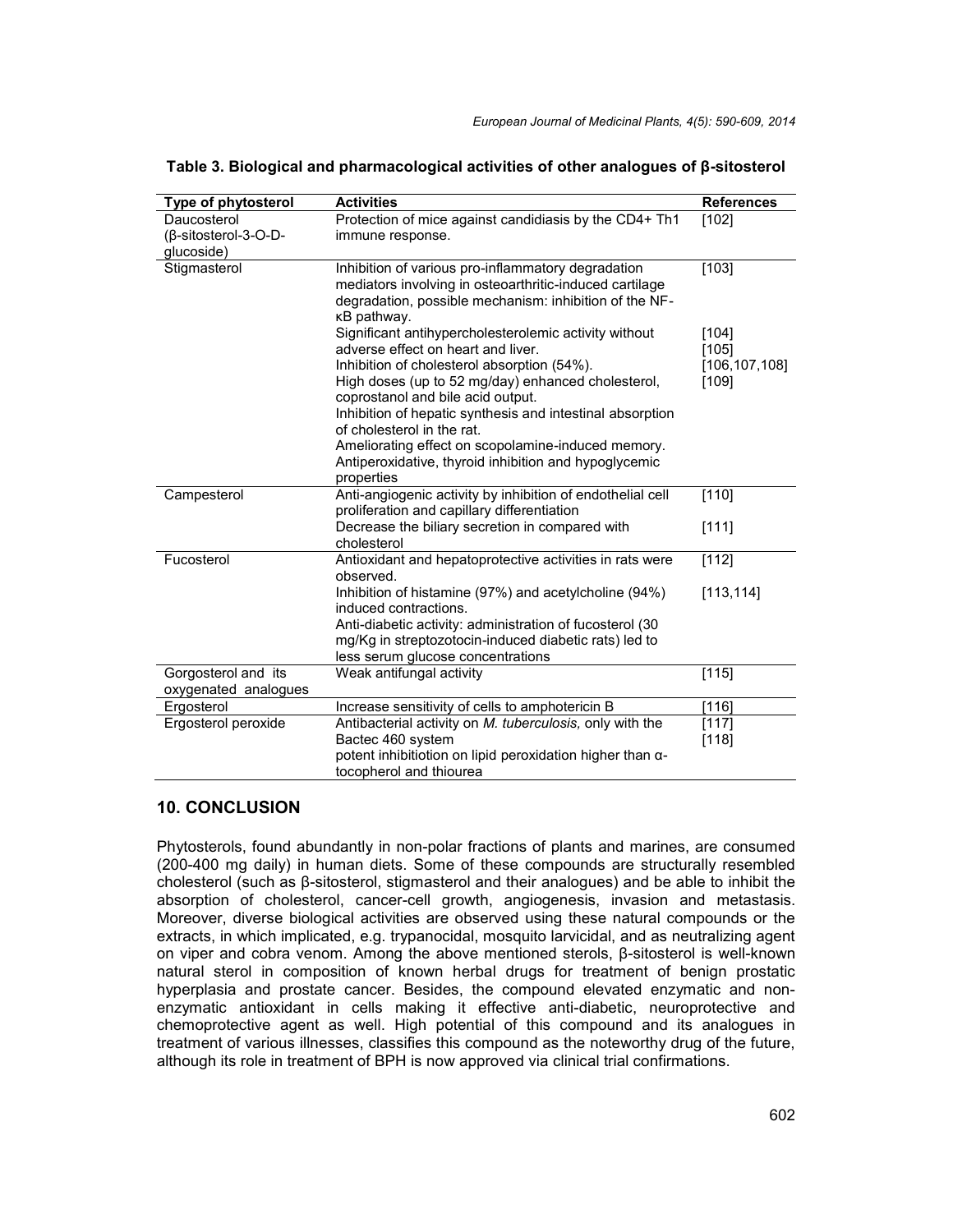## **CONSENT**

No patient was involved in this study.

## **ETHICAL APPROVAL**

No human or animal subjects were involved in this study.

#### **COMPETING INTERESTS**

Authors have declared that no competing interests exist.

#### **REFERENCES**

- 1. Begley S. Beyond Vitamins. Newsweek. 1994;123:45-9.
- 2. Akhisa T, Kokke W. Naturally occurring sterols and related compounds from plants. In: Patterson GW, Nes WD, editors. Physiology and Biochemistry of Sterols. Champaign, IL: American Oil Chemists' Society; 1991.
- 3. Plant Sterols and Blood Cholesterol. The EFSA J. 2008;781:1-12.
- 4. Department of Health and Human Services. Food Labeling; Health Claim; Phytosterols and Risk of Coronary Heart Disease; Proposed Rule. Federal Register. 2010;75:76526-71.
- 5. Valsta LM, Lemstrom A, Ovaskainen ML, Lampi AM, Toivo J, Korhonen T, et al. Estimation of plant sterol and cholesterol intake in Finland: quality of new values and their effect on intake. Br J Nutr. 2004;92:671-8.
- 6. Weihrauch JL, Gardner JM. Sterol content of foods of plant origin. J Am Diet Assoc. 1978;73:39-47.
- 7. Sudhop T, Gottwald BM, von Bergmann K. Serum plant sterols as a potential risk factor for coronary heart disease. Metabolism. 2002;51:1519-21.
- 8. US Food and Drug Administration. Federal Register. 1997;62:18938-60.
- 9. Hang J, Dussault P. A concise synthesis of beta-sitosterol and other phytosterols. Steroids. 2010;75:879-83.
- 10. Khripach VA, Zhabinskii VN, Konstantinova OV, Khripach NB, Antonchick AV, Antonchick AP, et al. Preparation of (25R)- and (25S)-26-functionalized steroids as tools for biosynthetic studies of cholic acids. Steroids. 2005;70:551-62.
- 11. Dewick PM, editor. Medicinal natural products: A biosynthetic approach. United Kingdom cyclization: John Wiley & Sons Ltd.; 2009.
- 12. Prieto JM, Recio MC, Giner RM. Anti-inflammatory activity of β-sitosterol in a model of oxazolone induced contact-delayed-type hypersensitivity. Bol Latinoam Caribe Plant Med Aromat. 2006;5:57-62.
- 13. Loizou S, Lekakis I, Chrousos GP, Moutsatsou P. Beta-sitosterol exhibits antiinflammatory activity in human aortic endothelial cells. Mol Nutr Food Res. 2010;54:551-8.
- 14. Chai JW, Kuppusamy UR, Kanthimathi MS. Beta-sitosterol induces apoptosis in MCF- 7 cells. Malays J Biochem Molecular Bio. 2008;16:28-30.
- 15. Park C, Moon DO, Rhu CH, Choi BT, Lee WH, Kim GY, Choi YH. β-sitosterol induces antiproliferation and apoptosis in human leukemic U937 cells through activation of caspase-3 and induction of Bax/Bcl-2 ratio. Biol Pharm Bull. 2007;30:1317-23.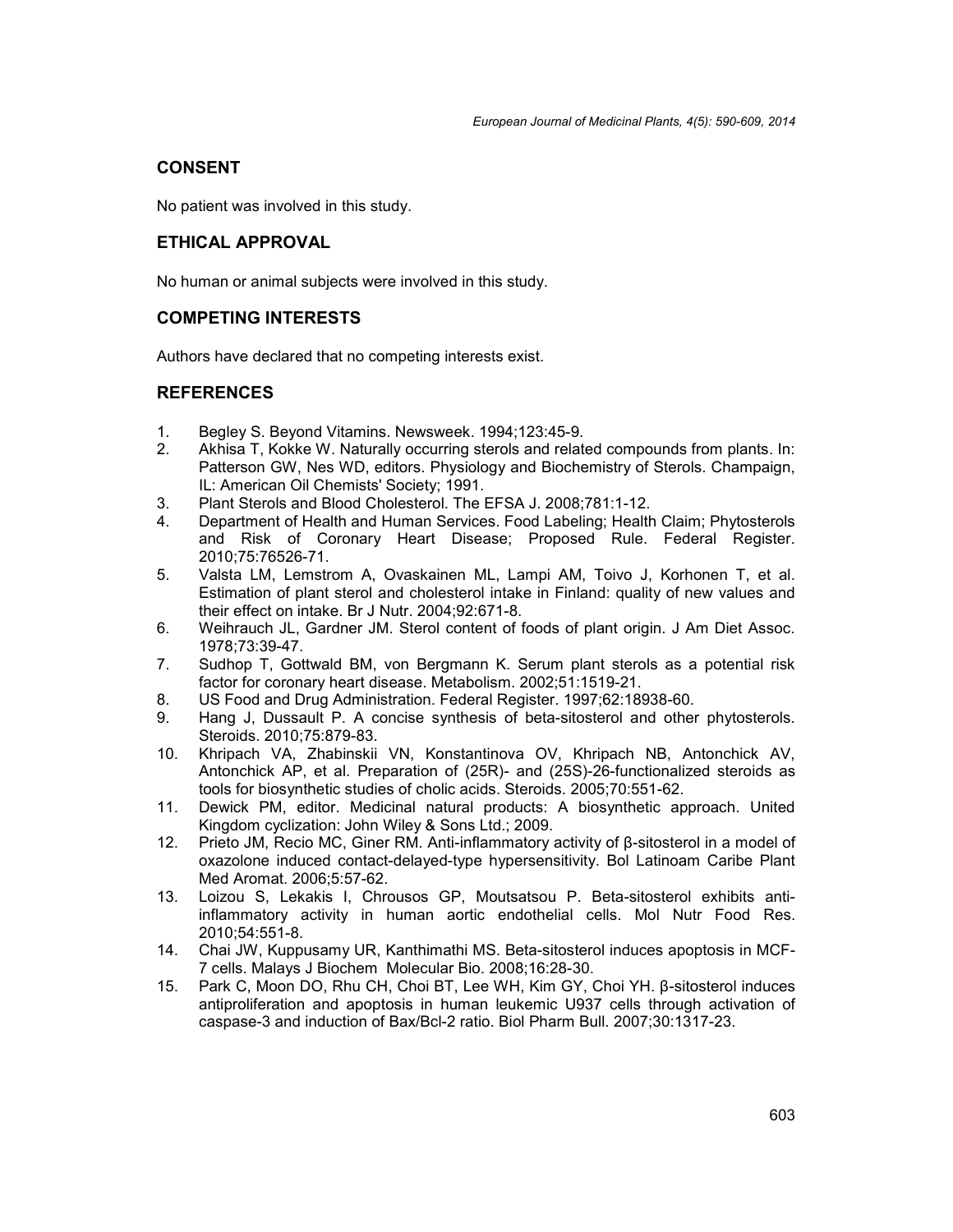- 16. Ju YH, Clausen LM, Allred KF, Almada AL, Helferich WG. β-sitosterol, β-sitosterol glucoside, and a mixture of β-sitosterol and β-sitosterol glucoside modulate the growth of estrogen-responsive breast cancer cells *In vitro* and in ovariectomized athymic mice. J Nutr. 2004;134:1145-51.
- 17. Awad AB, Downie AC, Fink CS. Inhibition of growth and stimulation of apoptosis by beta-sitosterol treatment of MDA-MB-231 human breast cancer cells in culture. Int J Mol Med. 2000;5: 541-6.
- 18. Manayi A, Saeidnia S, Ostad SN, Hadjiakhoondi A, Shams Ardekani MR, Vazirian M,Akhtar Y, Khanavi M. Chemical constituents and cytotoxic effect of the main compounds of *Lythrum salicaria* L. Z Naturforsch. 2013;68:367-75.
- 19. Ovesna Z, Vachalkova A, Horvathova K. Taraxasterol and beta-sitosterol: new naturally compounds with chemoprotective/chemopreventive effects. Neoplasma. 2004;51:407-14.
- 20. Sugano M, Morioka H, Ikeda I. A comparison of hypocholesterolemic activity of beta sitosterol and beta-sitostanol in rats. J Nutr. 1977;107:2011-9.
- 21. Zak A, Zeman M, Vitkova D, Hrabak P, Tvrzicka E. Beta-sitosterol in the treatment of hypercholesterolemia. Cas Lek Cesk.1990;129:1320-3.
- 22. Moon EJ, Lee YM, Lee OH, Lee MJ, Lee SK, Chung MH, et al. A novel angiogenic factor derived from *Aloe vera* gel: beta-sitosterol, a plant sterol. Angiogenesis. 1999;3:117-23.
- 23. Paniagua-Perez R, Madrigal-Bujaidar E, Reyes-Cadena S, Molina-Jasso D, Gallaga JP, Silva-Miranda A, et al. Genotoxic and cytotoxic studies of beta-sitosterol and pteropodine in mouse. J Biomed Biotechnol. 2005;2005:242-7.
- 24. Villasenor IM, Angelada J, Canlas AP, Echegoyen D. Bioactivity studies on beta sitosterol and its glucoside. Phytother Res. 2002;16:417-21.
- 25. Bouic PJ, Etsebeth S, Liebenberg RW, Albrecht CF, Pegel K, Van Jaarsveld PP. beta- Sitosterol and beta-sitosterol glucoside stimulate human peripheral blood lymphocyte proliferation: implications for their use as an immunomodulatory vitamin combination. Int J Immunopharmacol. 1996;18:693-700.
- 26. Wilt TJ, MacDonald R, Ishani A. Beta-sitosterol for the treatment of benign prostatic hyperplasia: a systematic review. BJU Int. 1999;83:976-83.
- 27. Jourdain C, Tenca G, Deguercy A, Troplin P, Poelman D. *In vitro* effects of polyphenols from cocoa and beta-sitosterol on the growth of human prostate cancer and normal cells. Eur J Cancer Prev. 2006;15:353-61.
- 28. Holtz RL, Fink CS, Awad AB. Beta-sitosterol activates the sphingomyelin cycle and induces apoptosis in LNCaP human prostate cancer cells. Nutr Cancer. 1998;32:8-12.
- 29. Baskar AA, Al Numair KS, Paulraj MG, Alsaif MA, Al Muamar M, Ignacimuthu S. *β* Sitosterol prevents lipid peroxidation and improves antioxidant status and histoarchitecture in rats with 1,2-dimethylhydrazine-induced colon cancer. J Med Food. 2012;15:335-43.
- 30. Vivancos M, Moreno JJ. β-Sitosterol modulates antioxidant enzyme response in RAW 264.7 macrophages. Free Radical Biol Med. 2005;39:91-7.
- 31. Shi C, Wu F, Zhu X, Xu J. Incorporation of β-sitosterol into the membrane increases resistance to oxidative stress and lipid peroxidation via estrogen receptor-mediated PI3K/GSK3β signaling. Biochim Biophysic Acta. 2013;1830:2538-44.
- 32. Gupta A, Sharma AK, Dobhal MP, Sharma MC, Gupta RS.Antidiabetic and antioxidant potential of b-sitosterol in treptozotocin-induced experimental hyperglycemia. J Diabetes. 2011;3:29-37.
- 33. Jamaluddin F, Mohamed S, Lajis MN. Hypoglycaemic effect of Parma speciosa seeds due to the synergistic action of β-sitosterol and stigmasterol.Food Chem. 1994;49:339-45.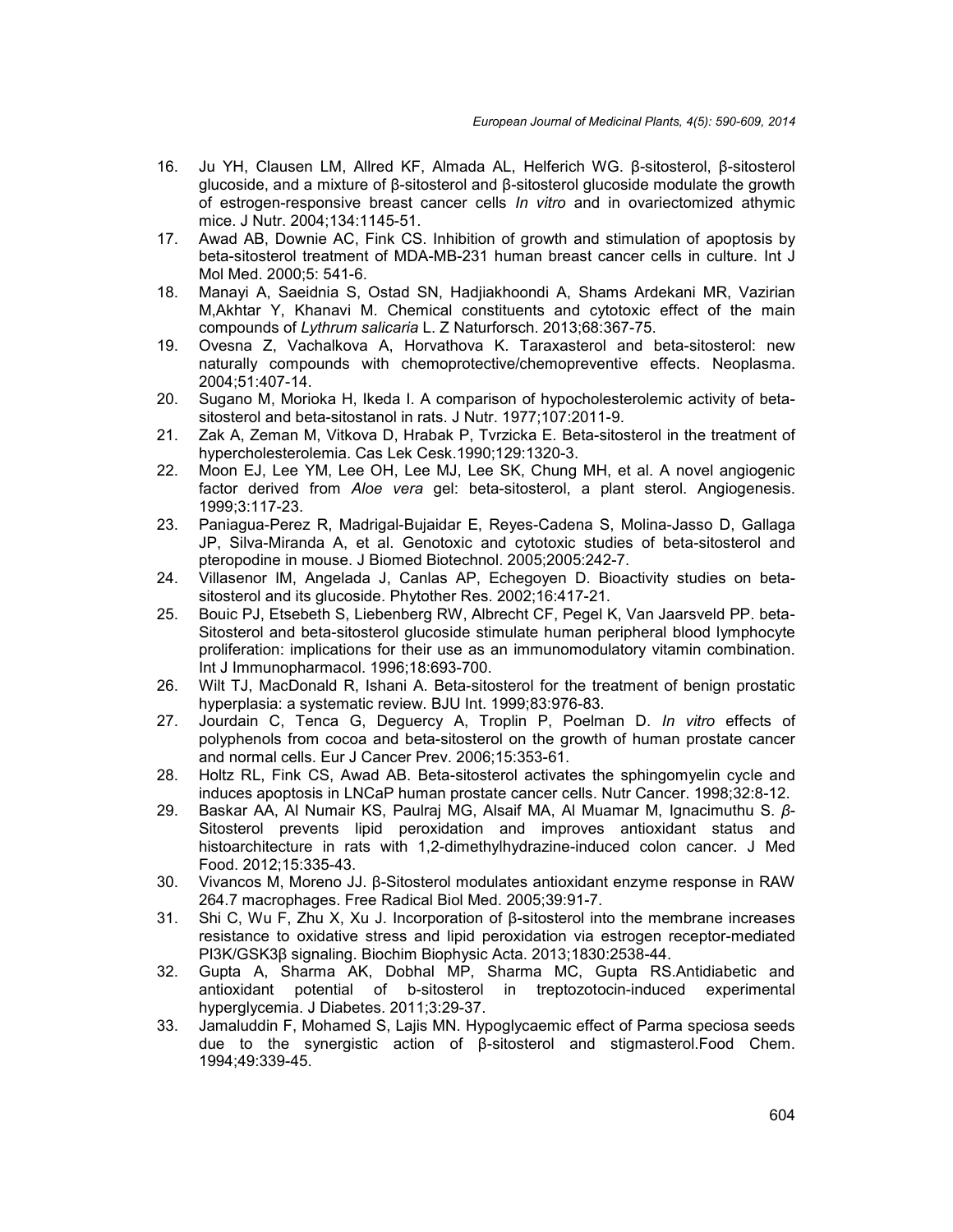- 34. Radika MK, Viswanathan P, Anuradha CV. Nitric oxide mediates the insulin sensitizing effects of β-sitosterol in high fat diet-fed rats. Nitric Oxide. 2013;32:43-53.
- 35. Neelakandan AK, Song Z, Wang J, Richards MH, Wu X, Valliyodan B, et al. Cloning, functional expression and phylogenetic analysis of plant sterol 24C-methyltransferases involved in sitosterol biosynthesis. Phytochemistry. 2009;70:1982-98.
- 36. Gohari AR, Saeidnia S, Shahverdi AR, Yassa N, Malmir M, Mollazade K, et al. Phytochemistry and antimicrobial compounds of Hymenocrater calycinus. Eur Asia J BioSci. 2009;3:64-8.
- 37. Saeidnia S, Ghamarinia M, Gohari AR, Shakeri A. Terpenes from the root of Salvia hypoleuca Benth. Daru. 2012;20:66.
- 38. Gohari AR, Ebrahimi H, Saeidnia S, Foruzani M, Ebrahimi P, Ajani Y. Flavones and flavone glycosides from *Salvia macrosiphon* Boiss. Iran J Pharm Res. 2011;10:247-51.
- 39. Saeidnia S, Gohari AR, Malmir M, Moradi-Afrapoli F, Ajani Y. Tryptophan and sterols from *Salvia limbata*. J Med Plants. 2011;10:41-7.
- 40. Moghaddam FM, Farimani MM, Salahvarzi S, Amin G. Chemical constituents of dichloromethane extract of cultivated Satureja khuzistanica. Evid Based Complement Alternat Med. 2007;4:95-8.
- 41. Saeidnia S, Nourbakhsh MS, Gohari AR, Davood A. Isolation and identification of the main compounds of Satureja sahendica Bornm. Aust J Basic Appl Sci. 2011;5:1450-3.
- 42. Gohari AR, Ostad SN, Moradi-Afrapoli F, Malmir M, Tavajohi S, Akbari H, et al. Evaluation of the cytotoxicity of Satureja spicigera and its main compounds. Scientific World Journal. 2012;2012:203861.
- 43. Saeidnia S, Barari E, Shakeri A, Gohari AR. Isolation and identification of main compounds of Lagochilus cabulicus. Asian J Chem. 2013;25:1509-11.
- 44. Saeidnia S, Gohari AR, Uchiyama N, Ito M, Honda G, Kiuchi F. Two new monoterpene glycosides and trypanocidal terpenoids from Dracocephalum kotschyi. Chem Pharm Bull (Tokyo). 2004;52:1249-50.
- 45. Saeidnia S, Moradi Afrapoli F, Gohari AR, Malmir M. Cytotoxic flavonoids from Achillea talagonica Boiss. J Med Plants. 2009;8:52-6.
- 46. Moradkhanian S, Ayatollahi AM, Ghanadian M, Moin MR, Razavizadeh M, Shahlaei M. Phytochemical analysis and metal-chelation activity of Achillea tenuifolia Lam. Iran J Pharm Res. 2012;11:177-83.
- 47. Gohari AR, Saeidnia S, Malmir M, Yazdanpanah M, Ajani Y. Sterols and flavonoids of Lomatopodium staurophyllum. J Med Plants. 2011;10:43-8.
- 48. Naseri M, Monsef-Esfehani HR, Saeidnia S, Dastan D, Gohari AR. Antioxidative coumarins from the roots of Ferulago subvelutina. Asian J Chem. 2013;25:1875-8.
- 49. Shahani S, Monsef-Esfahani HR, Saeidnia S, Saniee P, Siavoshi F, Foroumadi A, et al. Anti-Helicobacter pylori activity of the methanolic extract of Geum iranicum and its main compounds. Z Naturforsch. C 2012;67:172-80.
- 50. Ye JC, Chang WC, Hsieh DJY, Hsiao MW. Extraction and analysis of β-sitosterol in herbal medicines. J Med Plants Res. 2010;4:522-7.
- 51. Abreua PM, Luisa MH. Constituents of Tephrosia Uniflora. Nat Prod Lett 1996;9:81-6.
- 52. Rao EV, Ranga Raju N. Steroid constituents of T. purpurea root. Indian J Nat Prod. 1995;11:16-7.
- 53. Andrei CC, Vieira PC, Fernandes JB, Da silva M, Fatima Das GF, Rodrigues Fo E. Dimethylchromene rotenoids from *T. candida*. Phytochemistry. 1997;46:1081-5.
- 54. Saeidnia S, Permeh P, Gohari AR, Mashinchian-Moradi A. *Gracilariopsis persica*, from Persian Gulf, contains bioactive sterols. Iran J Pharm Res. 2012;11:845-9.
- 55. Saeidnia S, Permeh P, Gohari AR, Mashinchian-Moradi A. Gracilariopsis persica, from Persian Gulf, Contains Bioactive Sterols. Iran J Pharm Res. 2012;11:845-9.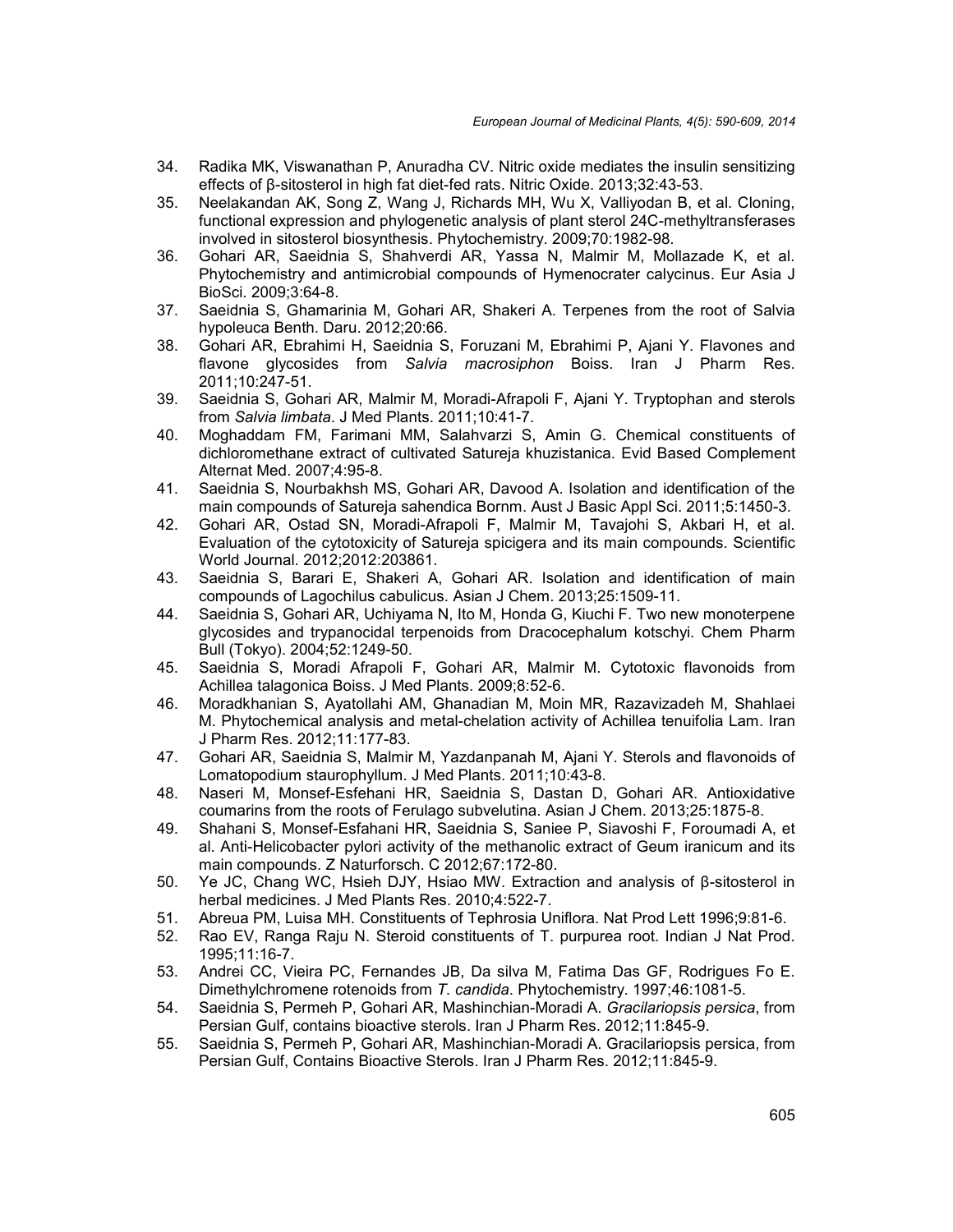- 56. Jaju SB, Indurwade NH, Sakarkar DM, Fuloria NK, Ali MD, Basu SP. Isolation of beta sitosterol diglucosyl caprate from *Alpinia galanga*. Pharmacogn Res. 2010;2:264-6.
- 57. Aguirre-Hernandez E, Rosas-Acevedo H, Soto-Hernandez M, Martinez AL, Moreno J, Gonzalez-Trujano ME. Bioactivity-guided isolation of beta-sitosterol and some fatty acids as active compounds in the anxiolytic and sedative effects of Tilia americana var*.* Mexicana Planta Med. 2007;73:1148-55.
- 58. Sen A, Dhavan P, Khukla KK, Singh S, Tejovathi G. Analysis of IR, NMR and antimicrobial activity of β-sitosterol isolated from Momordica charantia. Sci Secure J Biotechnol. 2012;1:9-13.
- 59. Gawade SP, Chandrashekar Rao MV. Antihepatotoxic activities of Ci Compound: β sitosterol isolated from fruits and leaves of *Coccinia indica*. Indian J Pharmaceut Educ Res. 2012;46:7-11.
- 60. Heble MR, Narayanaswami S, Chadha MS. Diosgenin and beta-Sitosterol: Isolation from Solanum Xanthocarpum Tissue Cultures. Science. 1968;161:1145.
- 61. Imai S, Murata T, Fujioka S, Goto M. Isolation of beta-sitosterol-beta-Dglucoside from the leaves of Lycium Chinense Mill. Yakugaku Zasshi. 1963;83:1092.
- 62. Rizk AM, Rimpler H. Isolation of daphnoretin and beta-sitosterol-beta-d-glucoside from Thymelea hirsuta. Phytochemistry. 1972;11:473-5.
- 63. Gohari AR, Saeidnia S, Hadjiakhoondi A, Honda G. Isolation and identification of four sterols from Oud. J Med Plants. 2008;7:47-55.
- 64. Patra A, Jha S, Murthy PN, Manik Sharone A. Isolation and characterization of stigmast-5-en-3β-ol (β-sitosterol) from the leaves of Hygrophila spinosa T. Anders. Int J Pharma Sci Res. 2010;1:95-100.
- 65. Kuetea V, Ngameni B, Fotso Simo CC, TankeuRK,Ngadjui BT, Meyer JJM, Lall N, Kuiatea JR. Antimicrobial activity of the crude extracts and compoundsfrom *Ficus* chlamydocarpa and Ficus cordata (Moraceae). J Ethnopharmacol. 2008;120:17-24.
- 66. Nazif NM. Phytoconstituents of *Zizyphus spina-christi* L. fruits and their antimicrobial activity. Food Chem. 2002;76:77-81.
- 67. Cota BB, Oliveira AD,Souza-Filho JD, Braga FC. Antimicrobial activity and constituents of Coccoloba acrostichoides. Fitoterapia. 2003;74:729-31.
- 68. Ruggiero A, Vitalini S, Burlini N, Bernasconi S, Iriti M. Phytosterols in grapes and wine and effects of agrochemicals on their levels. Food Chem. 2013;141:3473-79.
- 69. Marshall JA, Dennis AL, Kumazawa T, Haynes AM, Nes WD. Soybean sterol composition and utilization by *Phytophthora sojae*. Phytochemistry. 2001;58:423-8.
- 70. Shu XO, Zheng Y, Cai H, Gu K, Chen Z, Zheng W, et al. Soy food intake and breast cancer survival. J Am Med Assoc. 2009;302:2437-43.
- 71. Yang G, Shu XO, Li H, Chow WH, Cai H, Zhang X, et al. Prospective cohort study of soy food intake and colorectal cancer risk in women. Am J Clin Nutr. 2009;89:577-83.
- 72. McCarthy FO, Chopra J, Ford A, Hogan SA, Kerry JP, O'Brien NM, et al. Synthesis, isolation and characterisation of beta-sitosterol and beta-sitosterol oxide derivatives. Org Biomol Chem. 2005;3:3059-65.
- 73. Kamm W, Dionisi F, Fay LB, Hischenhuber C, Schmarr HG, Engel KH. Analysis of steryl esters in cocoa butter by on-line liquid chromatography-gas chromatography. J Chromatogr A. 2001;918:341-9.
- 74. Kuksis A, Marai L, Myher JJ. Plasma lipid profiling by liquid chromatography with chloride-attachment mass spectrometry. Lipids. 1991;26:240-6.
- 75. Mezine I, Zhang H, Macku C, Lijana R. Analysis of plant sterol and stanol esters in cholesterol-lowering spreads and beverages using high-performance liquid chromatography-atmospheric pressure chemical ionization-mass spectroscopy. J Agric Food Chem. 2003;51:5639-46.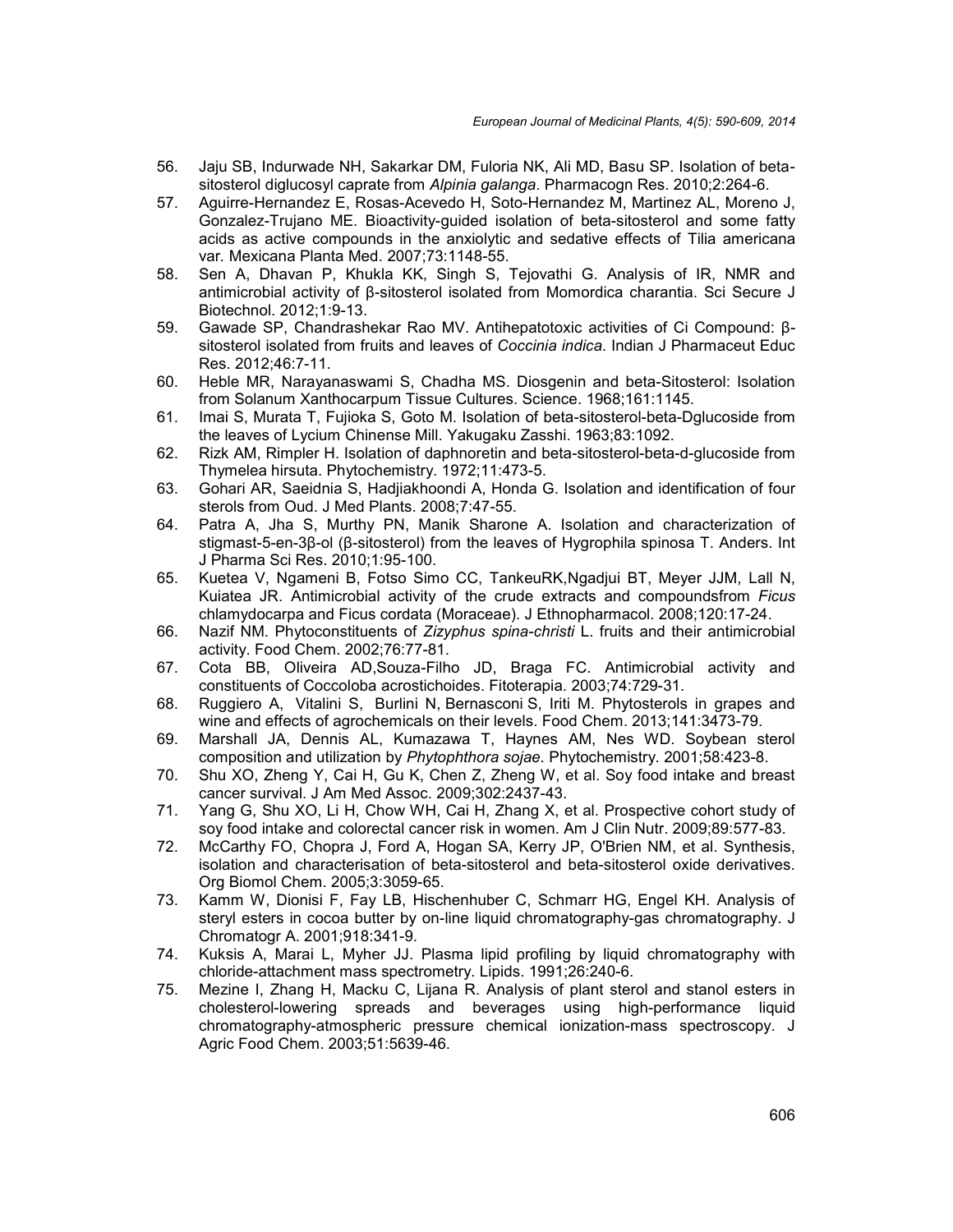- 76. Rahmana SMM, Mukta AZ, Hossain MA. Isolation and characterization of β-sitosterol- D-glycoside from petroleum extract of the leaves of Ocimum sanctum L. As J Food Ag-Ind. 2009;2:39-43.
- 77. Habib MR, Nikkon F, Rahman M, Haque ME, Karim MR. Isolation of stigmasterol and beta-sitosterol from methanolic extract of root bark of *Calotropis gigantea* (Linn). Pak J Biol Sci. 2007;10:4174-6.
- 78. Goad LJ, Akihisa T. Analysis of sterols. London: Blackie Academic and Professional; 1997.
- 79. Slomp G, Mackellar FA. Nuclear magnetic resonance studies on some hydrocarbon side chains of sterols. J Am Chem Soc. 1962;84:204-6.
- 80. Sadikun A, Aminah I, Ismailand N, Ibrahim P. Sterols and sterol glycosides from the leaves of Gynura procumbens. Nat Prod Sci. 1996;2:19-23.
- 81. Nes WD, Norton RA, Benson M. Carbon-13 NMR studies on sitosterol biosynthesized from [13C] mevalonates. Phytochemistry. 1992;31:805-11.
- 82. Smith WB. Carbon-13NMR Spectroscopy of steroids. In: Webb GA, editor. Annual reports on NMR spectrorscopy. London: Academic Press inc; 1978.
- 83. Agrawal PK, Jain DC, Gupta RK, Thakur RS. Carbon -13 NMR spectroscopy of steroidal sapgenins and steroidal saponins. Phytochem Res. 1985;24:2476-96.
- 84. Abdul Rahuman A, Gopalakrishnan G, Venkatesan P, Geetha K. Isolation and identification of mosquito larvicidal compound from Abutilon indicum (Linn.) Sweet. Parasitol Res. 2008;102:981-8.
- 85. Gomes A, Saha A, Chatterjee I, Chakravarty AK. Viper and cobra venom neutralization by beta-sitosterol and stigmasterol isolated from the root extract of Pluchea indica Less (Asteraceae). Phytomed. 2007;14:637-43.
- 86. Kiprono PC, Kaberia F, Keriko JM, Karanja JN. The *In vitro* anti-fungal and anti bacterial activities of beta-sitosterol from Senecio lyratus (Asteraceae). Z Naturforsch C. 2000;55:485-8.
- 87. Mishra BB, Singh DD, Kishore N, Tiwari VK, Tripathi V. Antifungal constituents isolated from the seeds of *Aegle marmelos*. Phytochemistry. 2010;71:230-4.
- 88. Bayor MT, Gbedema SY, Anna K. The antimicrobial activity of Croton membranaceus, a species used in formulations for measles in Ghana. J Pharmacogn Phytother. 2009;1:47-51.
- 89. Nweze NE, Anene BM, Asuzu IU. *In vitro* anti-trypanosomal activities of crude extracts, β-sitosterol and α-sulphur from Buchholzia coriacea seed. Afr J Biotechnol. 2011;10:15626-32.
- 90. Gupta R, Sharma AK, Dobhal MP, Sharma MC, Gupta RS. Antidiabetic and antioxidant potential of beta-sitosterol in streptozotocin-induced experimental hyperglycemia. J Diabetes. 2011;3:29-37.
- 91. Upadhyay K, Gupta NK, Dixit VK. Development and characterization of phyto-vesicles of beta-sitosterol for the treatment of androgenetic alopecia. Arch Dermatol Res 2012;304:511-9.
- 92. Klippel KF, Hiltl DM, Schipp B. A multicentric, placebo-controlled, double-blind clinical trial of beta-sitosterol (phytosterol) for the treatment of benign prostatic hyperplasia. German BPH-Phyto Study group. Br J Urol. 1997;80:427-32.
- 93. Barry MJ, Meleth S, Lee JY, Kreder KJ, Avins AL, Nickel JC, et al. Effect of increasing doses of saw palmetto extract on lower urinary tract symptoms: a randomized trial. J Am Med Assoc. 2011;306:1344-51.
- 94. Breza J, Dzurny O, Borowka A, Hanus T, Petrik R, Blane G, et al. Efficacy and acceptability of tadenan (Pygeum africanum extract) in the treatment of benign prostatic hyperplasia (BPH): a multicentre trial in central Europe. Curr Med Res Opin. 1998;14:127-39.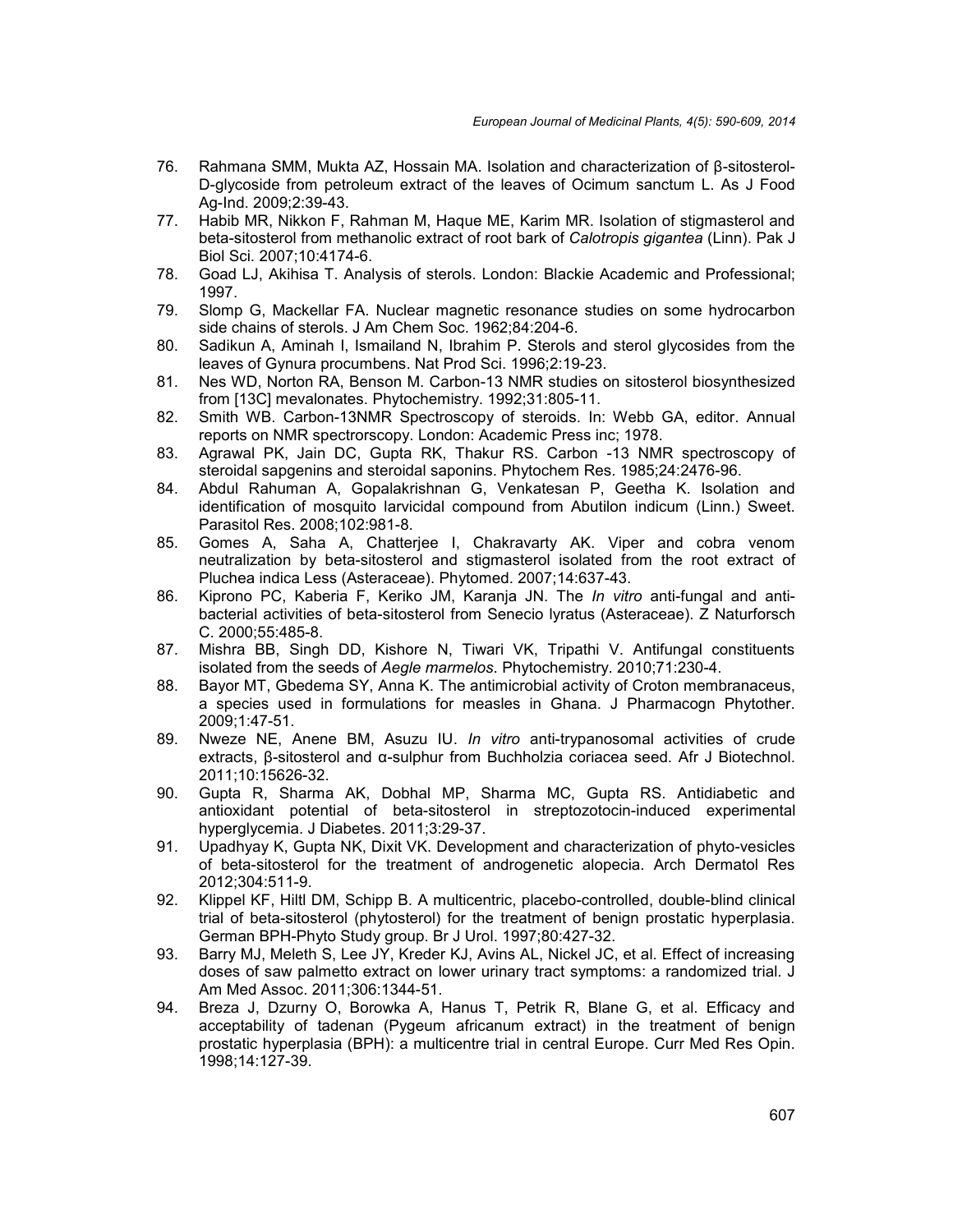- 95. Berges RR, Windeler J, Trampisch HJ, Senge T. Randomised, placebo-controlled, double-blind clinical trial of beta-sitosterol in patients with benign prostatic hyperplasia. Beta-sitosterol Study Group. Lancet. 1995;345:1529-32.
- 96. Cicero AF, Fiorito A, Panourgia MP, Sangiorgi Z, Gaddi A. Effects of a new soy/beta sitosterol supplement on plasma lipids in moderately hypercholesterolemic subjects. J Am Diet Assoc. 2002;102:1807-11.
- 97. Bouic PJ, Clark A, Lamprecht J, Freestone M, Pool EJ, Liebenberg RW, et al. The effects of B-sitosterol (BSS) and B-sitosterol glucoside (BSSG) mixture on selected immune parameters of marathon runners: inhibition of post marathon immune suppression and inflammation. Int J Sports Med. 1999;20:258-62.
- 98. Louw I, Halland A, Bouic PJ. A pilot study of the clinical effects of a mixture of beta sitosterol and beta-sitosterol glucoside in active rheumatoid arthritis (RA) abstract. Am J Clin Nutr. 2002;75:351S.
- 99. Prager N, Bickett K, French N, Marcovici G. A randomized, double-blind, placebo controlled trial to determine the effectiveness of botanically derived inhibitors of 5 alpha-reductase in the treatment of androgenetic alopecia. J Altern Complement Med. 2002;8:143-52.
- 100. Yang X, Gong H, Liu Z, Liu H, Wang H, Li Z. Similar and different effects of capsaicin and resiniferatoxin on substance P release and transient receptor potential vanilloid type 1 expression of cultured rat dorsal root ganglion neurons. Methods Find Exp Clin Pharmacol. 2010;32:3-11.
- 101. Brufau G, Canela MA, Rafecas M. Phytosterols: physiologic and metabolic aspects related to cholesterol-lowering properties. Nutr Res. 2008;28:217-25.
- 102. Lee JH, Lee JY, Park JH, Jung HS, Kim JS, Kang SS, et al. Immunoregulatory activity by daucosterol, a beta-sitosterol glycoside, induces protective Th1 immune response against disseminated Candidiasis in mice. Vaccine. 2007;25:3834-40.
- 103. Gabay O, Sanchez C, Salvat C, Chevy F, Breton M, Nourissat G, et al. Stigmasterol: a phytosterol with potential anti-osteoarthritic properties. Osteoarthr Cartil. 2010;18:106-16.
- 104. Chandler RF, Hooper SN, Ismail HA. Antihypercholesterolemic studies with sterols: beta-sitosterol and stigmasterol. J Pharm Sci. 1979;68:245-7.
- 105. Vahouny GV, Connor WE, Subramaniam S, Lin DS, Gallo LL. Comparative lymphatic absorption of sitosterol, stigmasterol, and fucosterol and differential inhibition of cholesterol absorption. Am J Clin Nutr. 1983;37:805-9.
- 106. Andriamiarina R, Laraki L, Pelletier X, Debry G. Effects of stigmasterol-supplemented diets on fecal neutral sterols and bile acid excretion in rats. Ann Nutr Metab. 1989;33:297-303.
- 107. Batta AK, Xu G, Honda A, Miyazaki T, Salen G. Stigmasterol reduces plasma cholesterol levels and inhibits hepatic synthesis and intestinal absorption in the rat. Metabolism. 2006;55:292-9.
- 108. Park SJ, Kim DH, Jung JM, Kim JM, Cai M, Liu X, et al. The ameliorating effects of tigmasterol on scopolamine-induced memory impairments in mice. Eur J Pharmacol. 2012;676:64-70.
- 109. Panda S, Jafri M, Kar A, Meheta BK. Thyroid inhibitory, antiperoxidative and hypoglycemic effects of stigmasterol isolated from Butea monosperma. Fitoterapia. 2009;80:123-6.
- 110. Choi JM, Lee EO, Lee HJ, Kim KH, Ahn KS, Shim BS, et al. Identification of campesterol from *Chrysanthemum coronarium* L. and its antiangiogenic activities. Phytother Res. 2007;21:954-9.